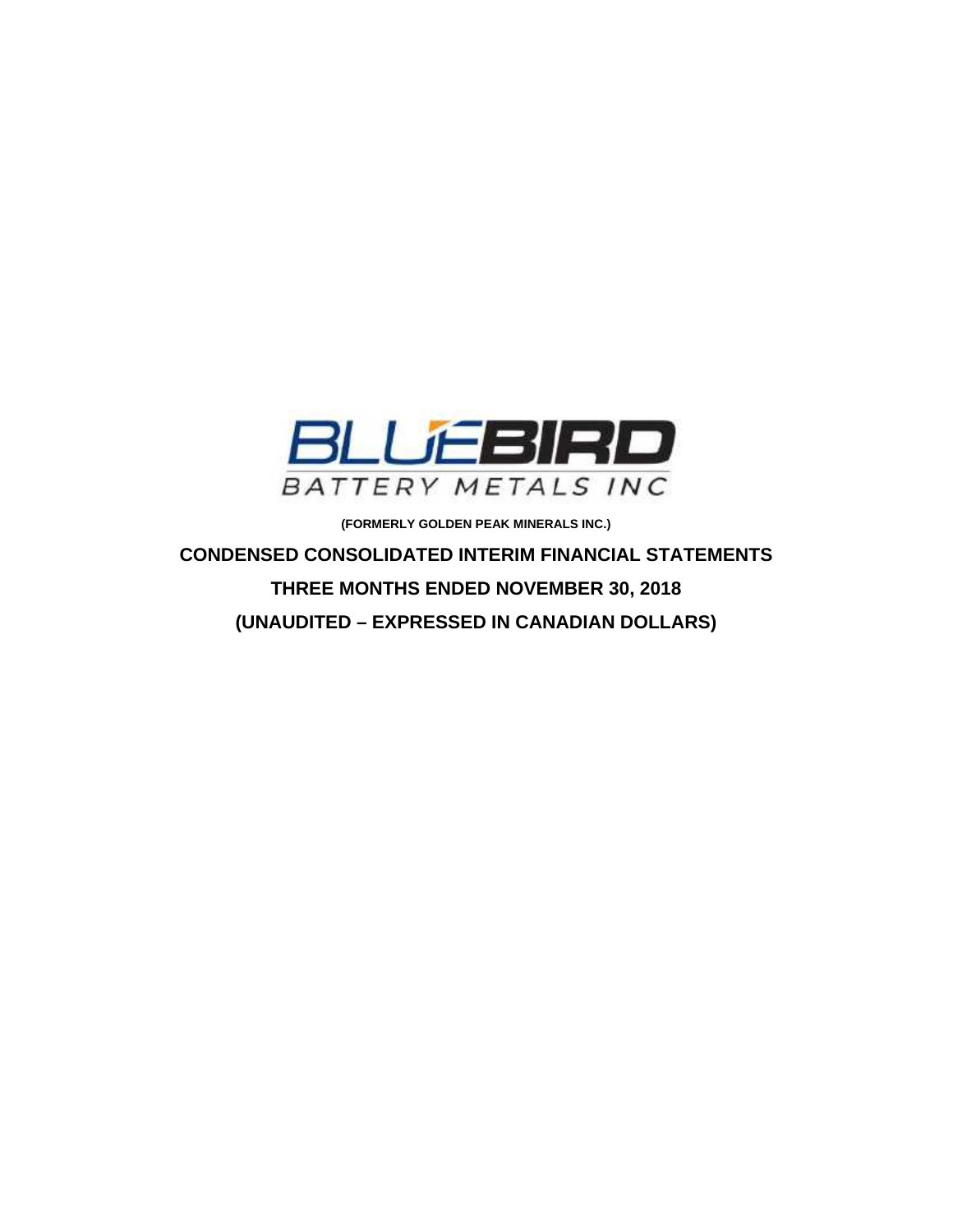# **NOTICE OF NO AUDITOR REVIEW OF CONDENSED CONSOLIDATED INTERIM FINANCIAL STATEMENTS**

Under National Instrument 51-102, Part 4, subsection 4.3(3) (a), if an auditor has not performed a review of the condensed consolidated interim financial statements, they must be accompanied by a notice indicating that the condensed consolidated interim financial statements have not been reviewed by an auditor.

The accompanying unaudited condensed consolidated interim financial statements of the Company have been prepared by and are the responsibility of the Company's management.

The Company's independent auditor has not performed a review of these condensed consolidated interim financial statements in accordance with standards established by the Chartered Professional Accountants of Canada for a review of condensed consolidated interim financial statements by an entity's auditor.

January 25, 2019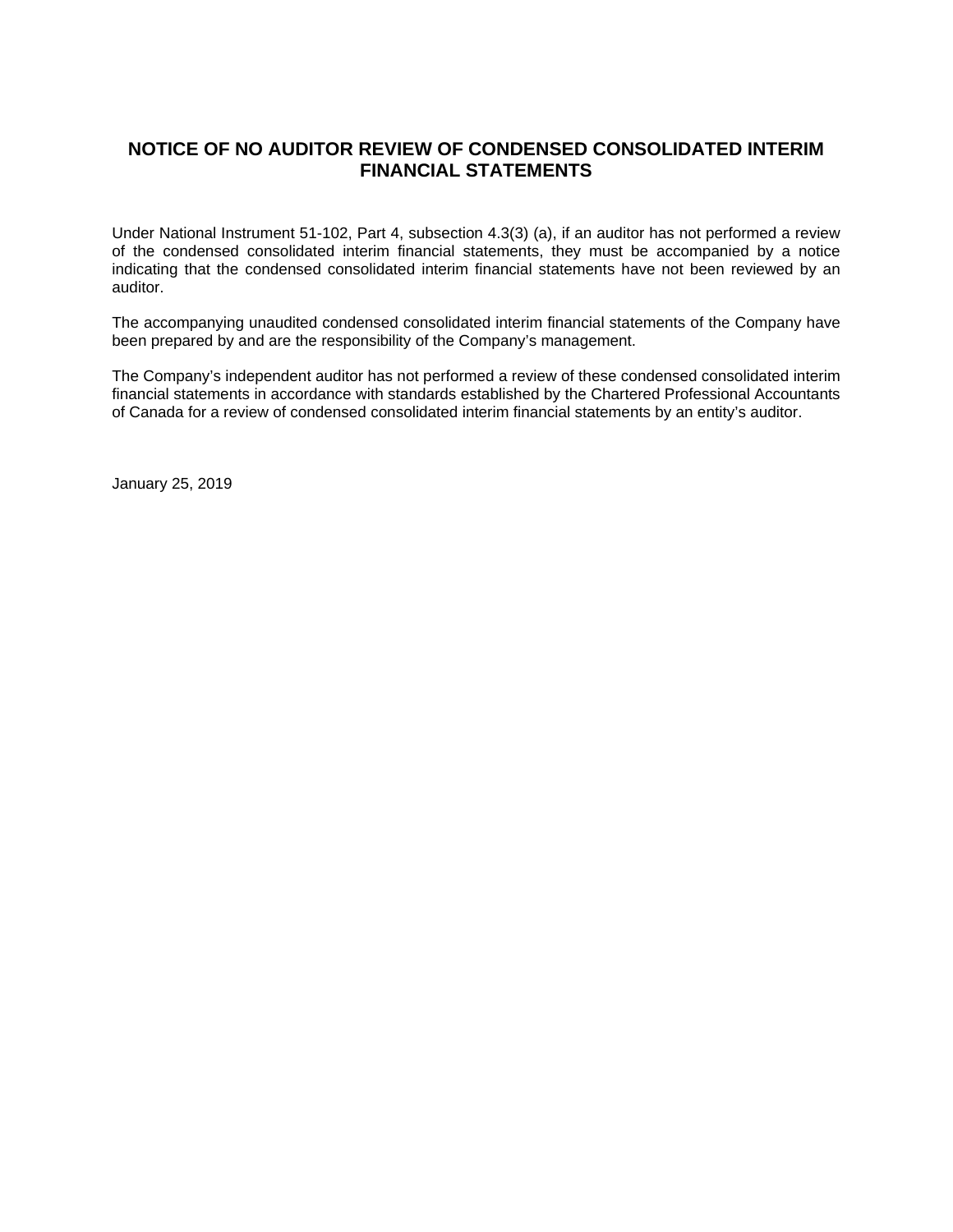## **BLUEBIRD BATTERY METALS INC. (formerly Golden Peak Minerals Inc.) Condensed Consolidated Interim Statements of Financial Position (Unaudited – Expressed in Canadian Dollars)**

|                                                                                       | November 30,<br>2018 |    | August 31,<br>2018 |
|---------------------------------------------------------------------------------------|----------------------|----|--------------------|
| <b>ASSETS</b>                                                                         |                      |    |                    |
| Current                                                                               |                      |    |                    |
| Cash                                                                                  | \$<br>115,428        | \$ | 260,836            |
| Amounts receivable                                                                    | 42,997               |    | 81,845             |
| Prepaid expenses                                                                      | 36,559               |    | 79,536             |
|                                                                                       | 194,984              |    | 422,217            |
| Exploration and evaluation assets (Notes 6 and 7)                                     | 3,390,612            |    | 2,413,801          |
|                                                                                       | \$<br>3,585,596      | \$ | 2,836,018          |
| <b>LIABILITIES AND SHAREHOLDERS' EQUITY</b>                                           |                      |    |                    |
| <b>Liabilities</b>                                                                    |                      |    |                    |
| Current                                                                               |                      |    |                    |
| Accounts payable and accrued liabilities (Note 7)                                     | \$<br>574,586        | \$ | 419,643            |
|                                                                                       | 574,586              |    | 419,643            |
| <b>Shareholders' Equity</b>                                                           |                      |    |                    |
| Share capital (Note 8)                                                                | 11,786,587           |    | 10,781,930         |
| Contributed surplus                                                                   | 1,283,609            |    | 1,268,708          |
| <b>Deficit</b>                                                                        | (10,058,136)         |    | (9,636,636)        |
| Accumulated other comprehensive income (loss) - Cumulative<br>translation adjustments | (1,050)              |    | 2,373              |
|                                                                                       | 3,011,010            |    | 2,416,375          |
|                                                                                       | \$<br>3,585,596      | \$ | 2,836,018          |
| Going Concern (Note 2)<br>Commonlimont (N)                                            |                      |    |                    |

Commitments (Note 6) Subsequent Events (Note 12)

Authorized for issuance on behalf of the Board on January 25, 2019:

 *"Gary Nassif"* Director

 *"Wesley Hanson"* Director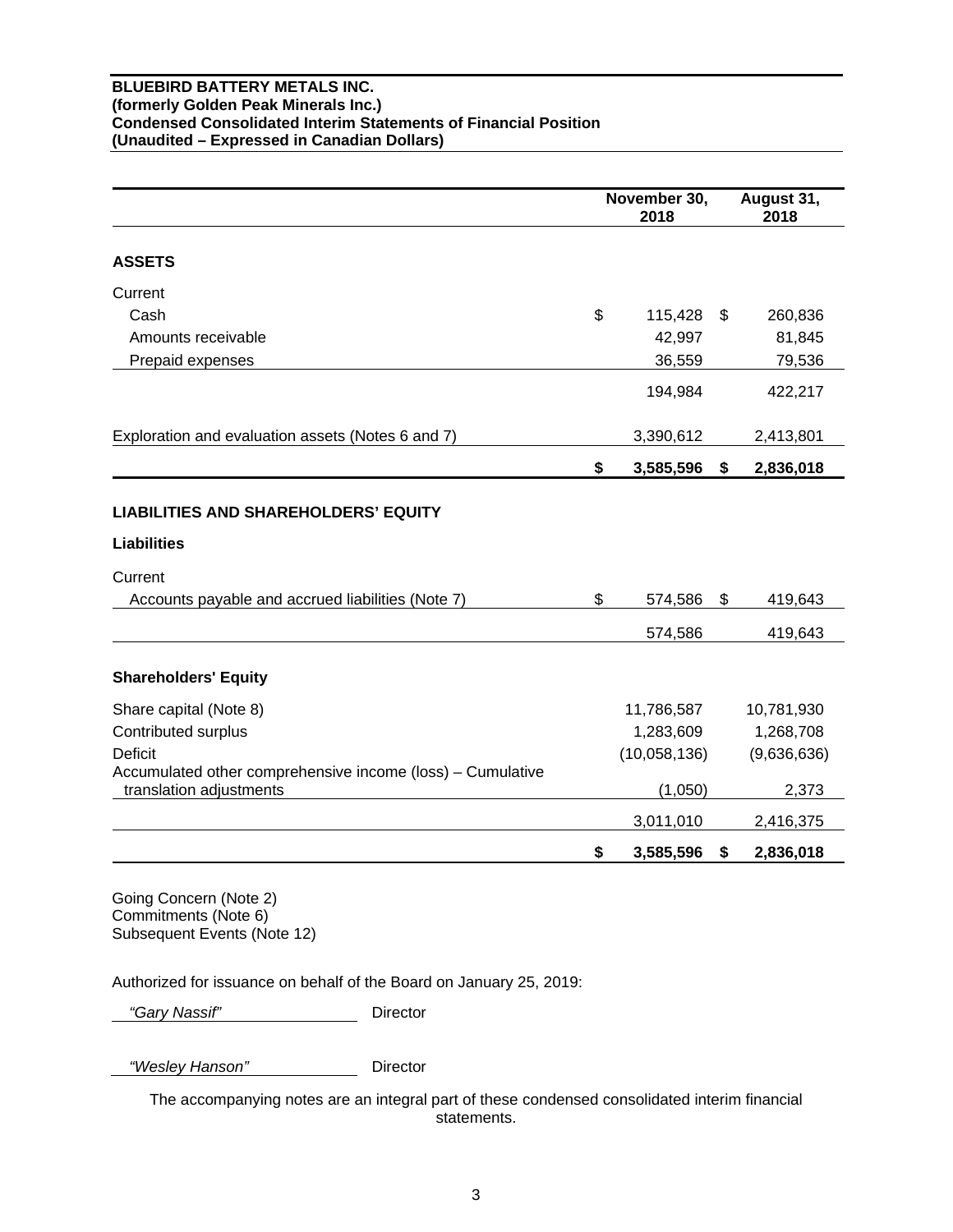## **BLUEBIRD BATTERY METALS INC. (formerly Golden Peak Minerals Inc.) Condensed Consolidated Interim Statements of Comprehensive Loss For the Three Months Ended (Unaudited – Expressed in Canadian Dollars)**

|                                                                | November 30,<br>2018  | November 30,<br>2017 |
|----------------------------------------------------------------|-----------------------|----------------------|
| <b>Expenses</b>                                                |                       |                      |
| Consulting fees (Note 7)                                       | \$<br>156,188 \$      | 102,527              |
| Foreign exchange gain                                          | (9, 845)              |                      |
| Management fees (Note 7)                                       | 97,500                | 15,000               |
| Office and general (Note 7)                                    | 15,032                | 7,285                |
| Professional fees                                              | 45,780                |                      |
| Rent (Note 7)                                                  | 9,000                 | 9,000                |
| Share-based payments (Notes 7 and 8)                           | 44,197                |                      |
| Shareholder communications and investor relations              | 41,911                | 8,235                |
| Transfer agent and filing fees                                 | 3,218                 | 2,552                |
| <b>Travel</b>                                                  | 18,519                |                      |
| <b>Loss Before Other Items</b>                                 | (421,500)             | (144, 599)           |
| <b>Other Items</b>                                             |                       |                      |
| Other income                                                   |                       | 25,338               |
| Part XII.6 tax                                                 |                       | (57)                 |
|                                                                |                       | 25,281               |
| <b>Net Loss for the Period</b>                                 | (421,500)             | (119, 318)           |
| <b>Other Comprehensive Loss</b>                                |                       |                      |
| Items that may be reclassified subsequently to income or loss: |                       |                      |
| Exchange difference on translating foreign operations          | (3, 423)              |                      |
| <b>Comprehensive Loss for the Period</b>                       | \$<br>$(424, 923)$ \$ | (119, 318)           |
| Loss per Share - Basic and Diluted                             | \$<br>$(0.01)$ \$     | (0.01)               |
| Weighted Average Number of Common Shares Outstanding           | 44,485,268            | 17,855,453           |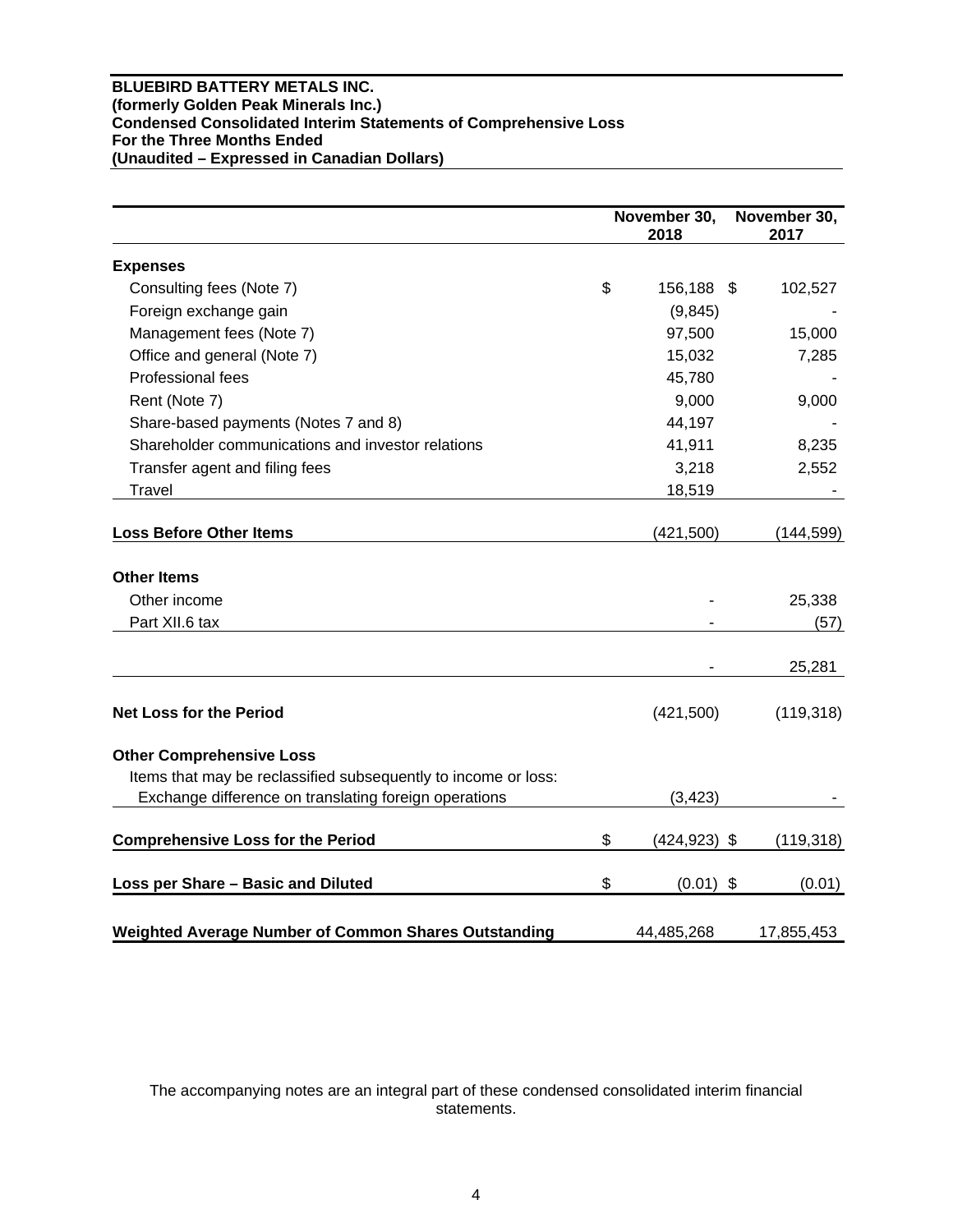## **BLUEBIRD BATTERY METALS INC. (formerly Golden Peak Minerals Inc.) Condensed Consolidated Interim Statements of Changes in Equity (Unaudited – Expressed in Canadian Dollars)**

|                                                                                            |                            | <b>Share Capital</b> |                         |                               |    |                |                                                               |          |                        |
|--------------------------------------------------------------------------------------------|----------------------------|----------------------|-------------------------|-------------------------------|----|----------------|---------------------------------------------------------------|----------|------------------------|
|                                                                                            | Number of<br><b>Shares</b> |                      | <b>Share Capital</b>    | Contributed<br><b>Surplus</b> |    | <b>Deficit</b> | <b>Accumulated</b><br>Other<br>Comprehensive<br>Income (Loss) |          | <b>Total</b>           |
| Balance, August 31, 2017                                                                   | 17,855,453                 | \$                   | 6,644,799               | \$<br>839,716                 | S. | (3,336,391)    | \$                                                            |          | \$<br>4,148,124        |
| Net loss for the period                                                                    |                            |                      |                         |                               |    | (119, 318)     |                                                               |          | (119, 318)             |
| Balance, November 30, 2017                                                                 | 17,855,453                 |                      | 6,644,799               | 839,716                       |    | (3,455,709)    |                                                               |          | 4,028,806              |
| Private placements<br>Share issuance costs<br>Shares issued for exploration and evaluation | 14,144,546                 |                      | 1,697,346<br>(145, 137) | 51,986                        |    |                |                                                               |          | 1,697,346<br>(93, 151) |
| assets                                                                                     | 6,611,058                  |                      | 1,896,707               |                               |    |                |                                                               |          | 1,896,707              |
| Warrants exercised                                                                         | 3,890,992                  |                      | 688,215                 |                               |    |                |                                                               |          | 688,215                |
| Stock options granted                                                                      |                            |                      |                         | 377,006                       |    |                |                                                               |          | 377,006                |
| Net loss for the period<br>Exchange difference on translating foreign                      |                            |                      |                         |                               |    | (6, 180, 927)  |                                                               |          | (6, 180, 927)          |
| operations                                                                                 |                            |                      |                         |                               |    |                |                                                               | 2,373    | 2,373                  |
| Balance, August 31, 2018<br>Shares issued for exploration and evaluation                   | 42,502,049                 |                      | 10,781,930              | 1,268,708                     |    | (9,636,636)    |                                                               | 2,373    | 2,416,375              |
| assets                                                                                     | 1,633,631                  |                      | 514,594                 |                               |    |                |                                                               |          | 514,594                |
| Warrants exercised                                                                         | 2,403,833                  |                      | 420,767                 |                               |    |                |                                                               |          | 420,767                |
| Stock options exercised                                                                    | 200,000                    |                      | 69,296                  | (29, 296)                     |    |                |                                                               |          | 40,000                 |
| Stock options granted                                                                      |                            |                      |                         | 44,197                        |    |                |                                                               |          | 44,197                 |
| Net loss for the period<br>Exchange difference on translating foreign<br>operations        |                            |                      |                         |                               |    | (421,500)      |                                                               | (3, 423) | (421, 500)<br>(3, 423) |
| Balance, November 30, 2018                                                                 | 46,739,513                 | \$                   | 11,786,587              | \$<br>1,283,609               | \$ | (10,058,136)   | \$                                                            | (1,050)  | \$<br>3,011,010        |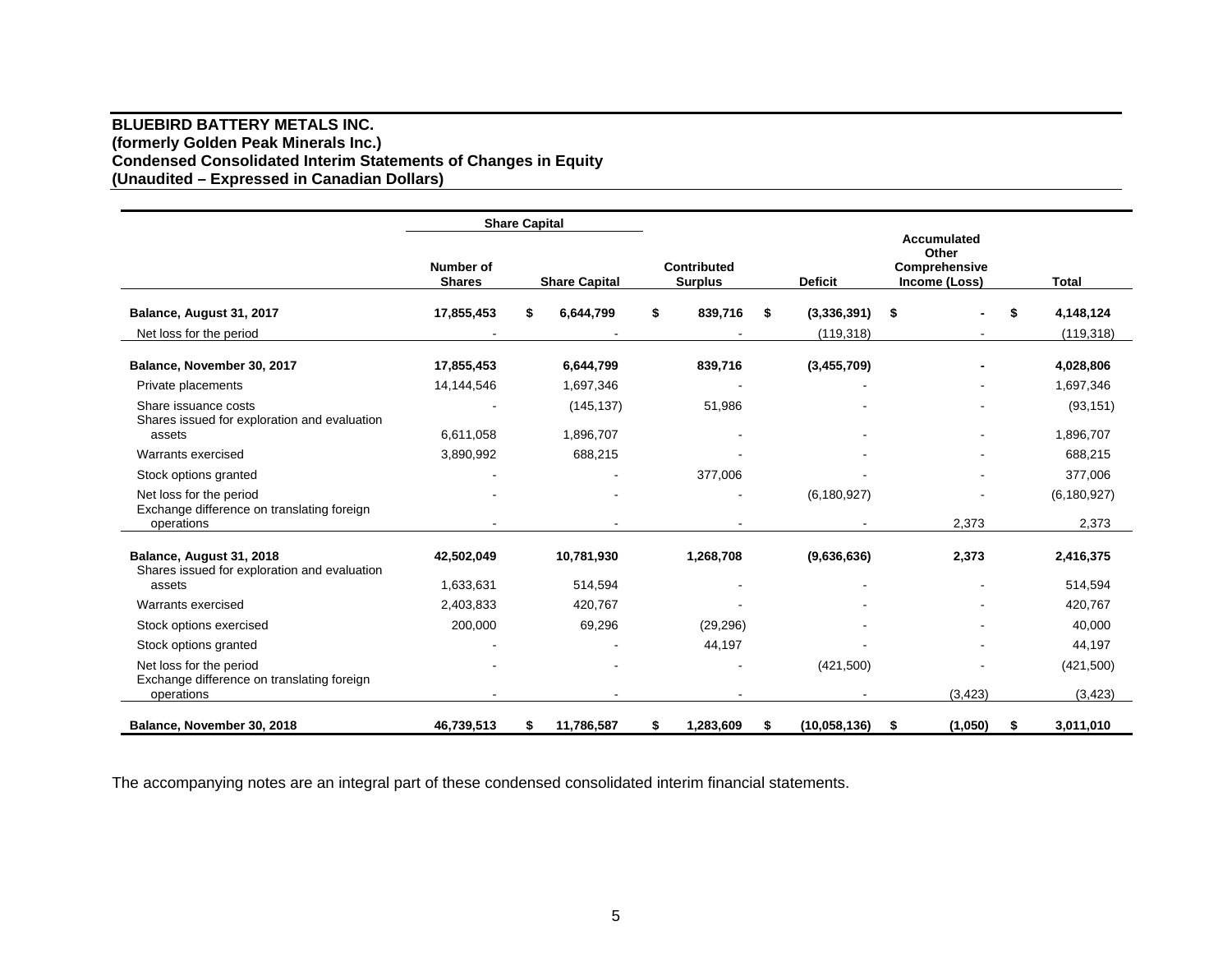## **BLUEBIRD BATTERY METALS INC. (formerly Golden Peak Minerals Inc.) Condensed Consolidated Interim Statements of Cash Flows For the Three Months Ended (Unaudited – Expressed in Canadian Dollars)**

|                                                                                                                               | November 30,<br>2018 | November 30,<br>2017 |
|-------------------------------------------------------------------------------------------------------------------------------|----------------------|----------------------|
| <b>Operating Activities</b>                                                                                                   |                      |                      |
| Net loss for the period                                                                                                       | \$<br>$(421,500)$ \$ | (119, 318)           |
| Items not involving cash:                                                                                                     |                      |                      |
| Share-based payments                                                                                                          | 44,197               |                      |
| Other income                                                                                                                  |                      | (25, 338)            |
| Changes in non-cash working capital balances:                                                                                 |                      |                      |
| Amounts receivable                                                                                                            | 38,848               | (36, 759)            |
| Prepaid expenses                                                                                                              | 42,977               | (6, 231)             |
| Accounts payable and accrued liabilities                                                                                      | 47,131               | 91,209               |
| Cash used in operating activities                                                                                             | (248, 347)           | (96, 437)            |
| <b>Investing Activity</b><br>Exploration and evaluation asset expenditures, net                                               | (357, 828)           | (74, 388)            |
| Cash used in investing activity                                                                                               | (357, 828)           | (74, 388)            |
| <b>Financing Activity</b><br>Shares issued for cash                                                                           | 460,767              |                      |
| <b>Cash provided by financing activity</b>                                                                                    | 460,767              |                      |
| Change in cash                                                                                                                | (145, 408)           | (170, 825)           |
| Cash, beginning of period                                                                                                     | 260,836              | 178,018              |
| Cash, end of period                                                                                                           | \$<br>115,428<br>\$  | 7,193                |
|                                                                                                                               |                      |                      |
| <b>Non-cash Transactions and Supplemental Disclosures</b><br>Shares issued for exploration and evaluation assets (Notes 6 and | \$<br>514,594<br>S   |                      |
| Exploration and evaluation asset expenditures included in<br>accounts payable and accrued liabilities (opening)               | \$<br>318,538<br>\$  | 89,691               |
| Exploration and evaluation asset expenditures included in<br>accounts payable and accrued liabilities (closing)               | \$<br>426,350<br>\$  | 168,831              |
| Interest paid                                                                                                                 | \$<br>\$             |                      |
| Income taxes paid                                                                                                             | \$<br>\$             |                      |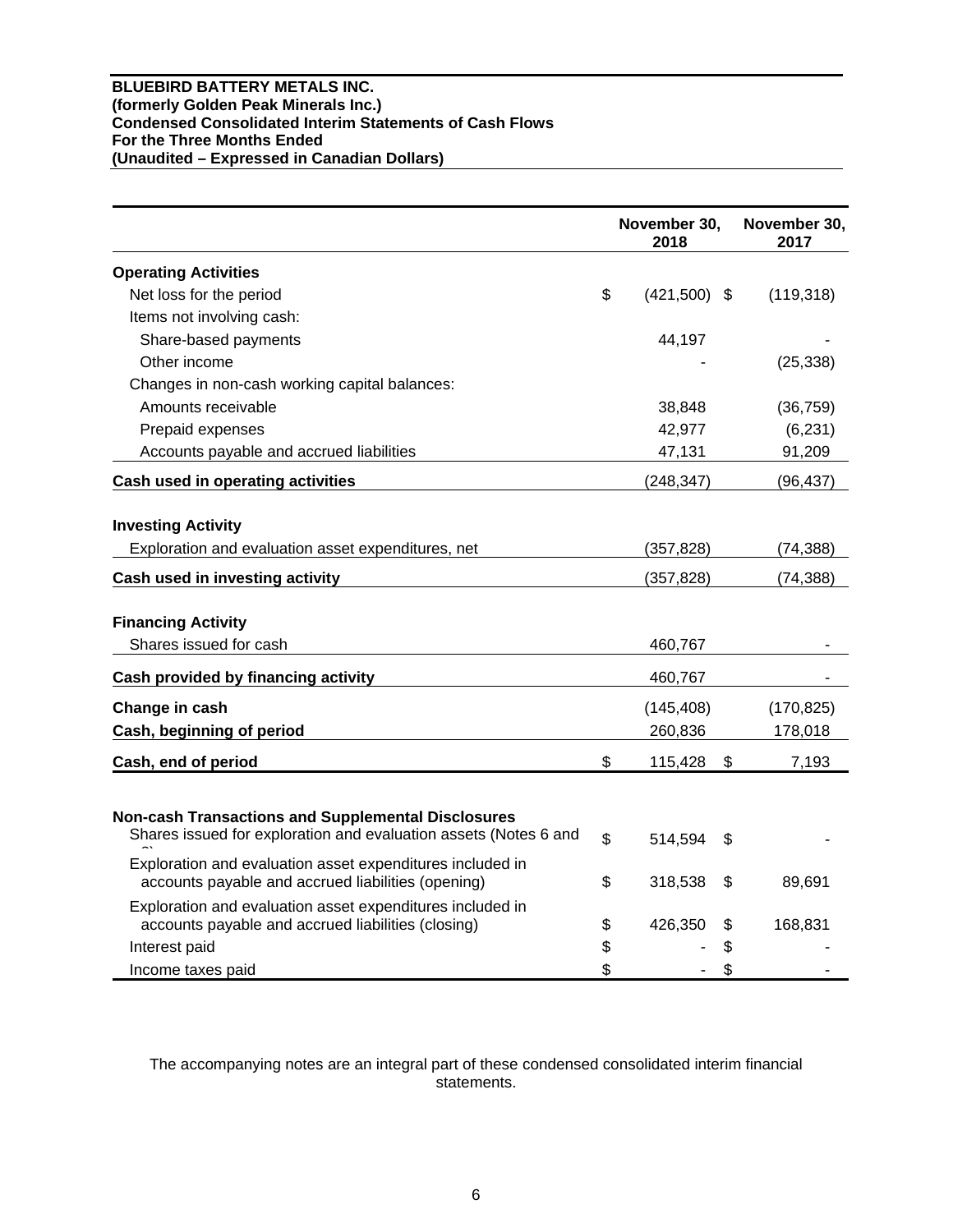## **1. NATURE AND CONTINUANCE OF OPERATIONS**

BlueBird Battery Metals Inc. (formerly Golden Peak Minerals Inc.) (the "Company") is an explorationstage company incorporated pursuant to the British Columbia *Business Corporations Act* on March 31, 2011. The principal business of the Company is the identification, evaluation and acquisition of mineral properties, as well as exploration of mineral properties once acquired. The Company changed its name from Golden Peak Minerals Inc. to BlueBird Battery Metals Inc. on April 17, 2018. The Company's shares are listed for trading on the TSX Venture Exchange ("TSX-V") under the symbol "BATT" and on the OTCQB under the symbol "BBBMF". The address of the Company's corporate office and its principal place of business is 1680 – 200 Burrard Street, Vancouver, British Columbia, Canada, V6C 3L6.

## **2. GOING CONCERN**

These condensed consolidated interim financial statements have been prepared on the basis of accounting principles applicable to a going concern, which assumes that the Company will continue in operation for the foreseeable future and will be able to realize its assets and discharge its liabilities in the normal course of operations.

The Company has incurred a net loss of \$421,500 for the three months ended November, 2018 (2017 - \$119,318) and has an accumulated deficit of \$10,058,136 at November 30, 2018 (August 31, 2018 - \$9,636,636). These factors indicate the existence of a material uncertainty that may cast significant doubt about the Company's ability to continue as a going concern.

The Company's ability to continue its operations and to realize assets at their carrying values is dependent upon its ability to fund its existing acquisition and exploration commitments on its exploration and evaluation assets when they come due, which would cease to exist if the Company decides to terminate its commitments, and to cover its operating costs. The Company may be able to generate working capital to fund its operations by the sale of its exploration and evaluation assets or raising additional capital through equity markets. However, there is no assurance it will be able to raise funds in the future. These condensed consolidated interim financial statements do not give effect to any adjustments required to realize its assets and discharge its liabilities in other than the normal course of business and at amounts different from those reflected in the accompanying condensed consolidated interim financial statements.

## **3. BASIS OF PREPARATION**

a) Statement of compliance

The condensed consolidated interim financial statements of the Company have been prepared in accordance with International Accounting Standard 34 *Interim Financial Reporting*.

The condensed consolidated interim financial statements of the Company should be read in conjunction with the Company's 2018 annual financial statements that have been prepared in accordance with International Financial Reporting Standards, as issued by the International Accounting Standards Board.

These condensed consolidated interim financial statements were reviewed by the Audit Committee and approved and authorized for issue by the Board of Directors on January 25, 2019.

b) Measurement basis

These condensed consolidated interim financial statements have been prepared under the historical cost basis, except for financial instruments classified as available-for-sale and fair value through profit or loss ("FVTPL"). These condensed consolidated interim financial statements have been prepared under the accrual basis of accounting, except for cash flow information.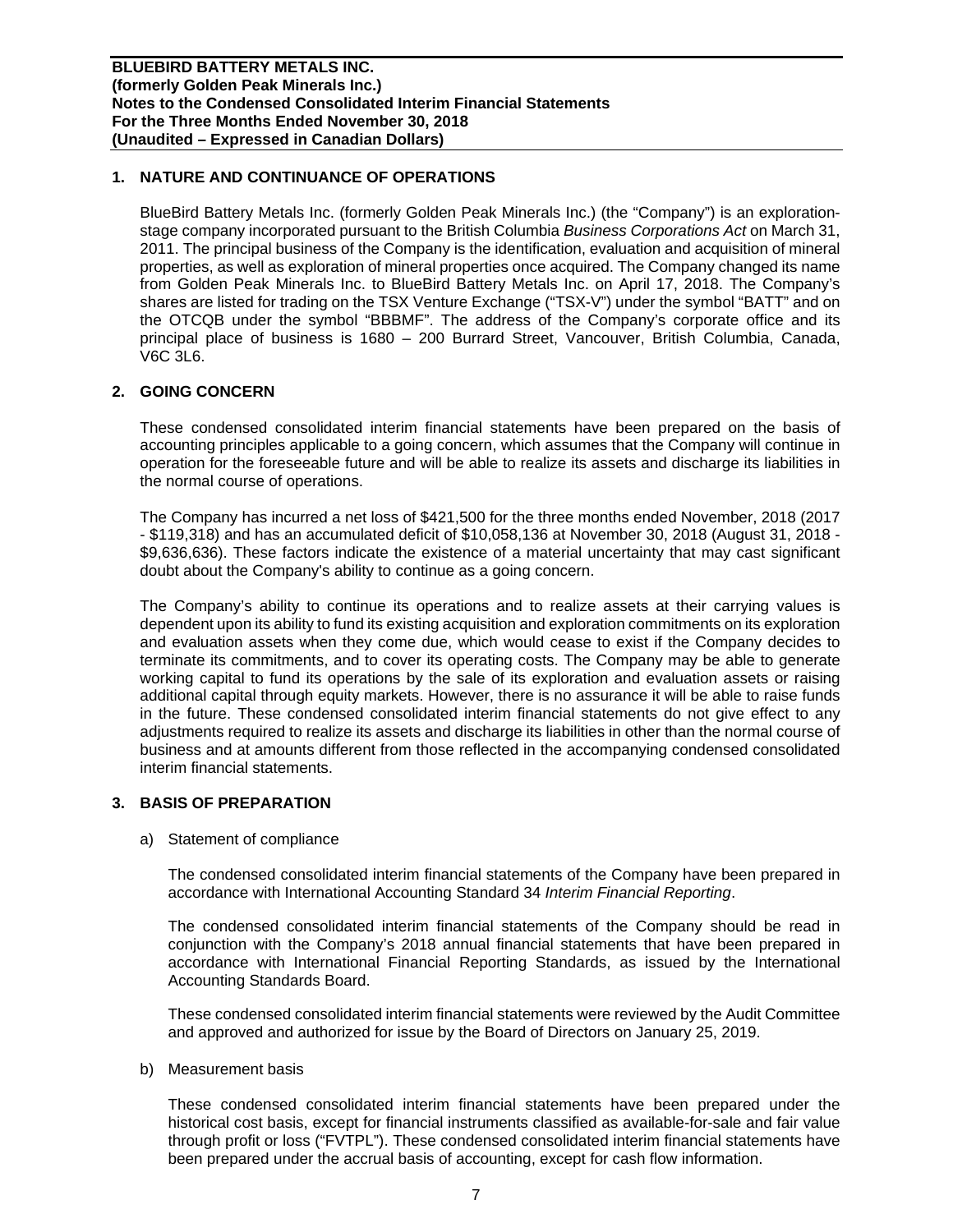## **3. BASIS OF PREPARATION** (Continued)

c) Subsidiary

These condensed consolidated interim financial statements include the accounts of the Company and its wholly-owned subsidiary, BlueBird Battery Metals Australia Pty. Ltd., which was incorporated in Australia on April 10, 2018. Intercompany balances and transactions are eliminated in preparation of the Company's condensed consolidated interim financial statements.

d) Foreign currency translation

The functional currency of the Company is the Canadian dollar. The functional currency of the Company's Australian subsidiary is the Australian dollar, which is determined to be the currency of the primary economic environment in which the subsidiary operates.

Transactions in currencies other than the functional currency are recorded at the exchange rates prevailing on the dates of the transactions. At each reporting date, monetary assets and liabilities denominated in foreign currencies are translated at the rates prevailing at the reporting date. Nonmonetary items are measured at historical cost in a functional currency and are not retranslated.

## **4. SIGNIFICANT ACCOUNTING POLICIES**

The condensed consolidated interim financial statements have been prepared, for all periods presented, following the same accounting policies and methods of computation as described in Note 4 to the audited financial statements for the year ended August 31, 2018.

## **5. CRITICAL ACCOUNTING ESTIMATES AND JUDGMENTS**

The Company makes estimates and assumptions about the future that affect the reported amounts of assets and liabilities. Estimates and judgments are continually evaluated based on historical experience and other factors, including expectations of future events that are believed to be reasonable under the circumstances. In the future, actual experience may differ from these estimates and assumptions.

The effect of a change in an accounting estimate is recognized prospectively by including it in comprehensive income/loss in the year of the change, if the change affects that year only, or in the year of the change and future years, if the change affects both.

## *Critical judgments in applying accounting policies*

Information about critical judgments in applying accounting policies that have the most significant risk of causing material adjustment to the carrying amounts of assets and liabilities recognized in the condensed consolidated interim financial statements within the next financial year are discussed below.

a) Impairment of exploration and evaluation assets

The application of the Company's accounting policy for exploration and evaluation expenditures and impairment of the capitalized expenditures requires judgment in determining whether it is likely that future economic benefits will flow to the Company, which may be based on assumptions about future events or circumstances. Estimates and assumptions made may change if new information becomes available. If, after expenditure is capitalized, information becomes available suggesting that the recovery of expenditure is unlikely, the amount capitalized is written off in profit or loss in the year the new information becomes available.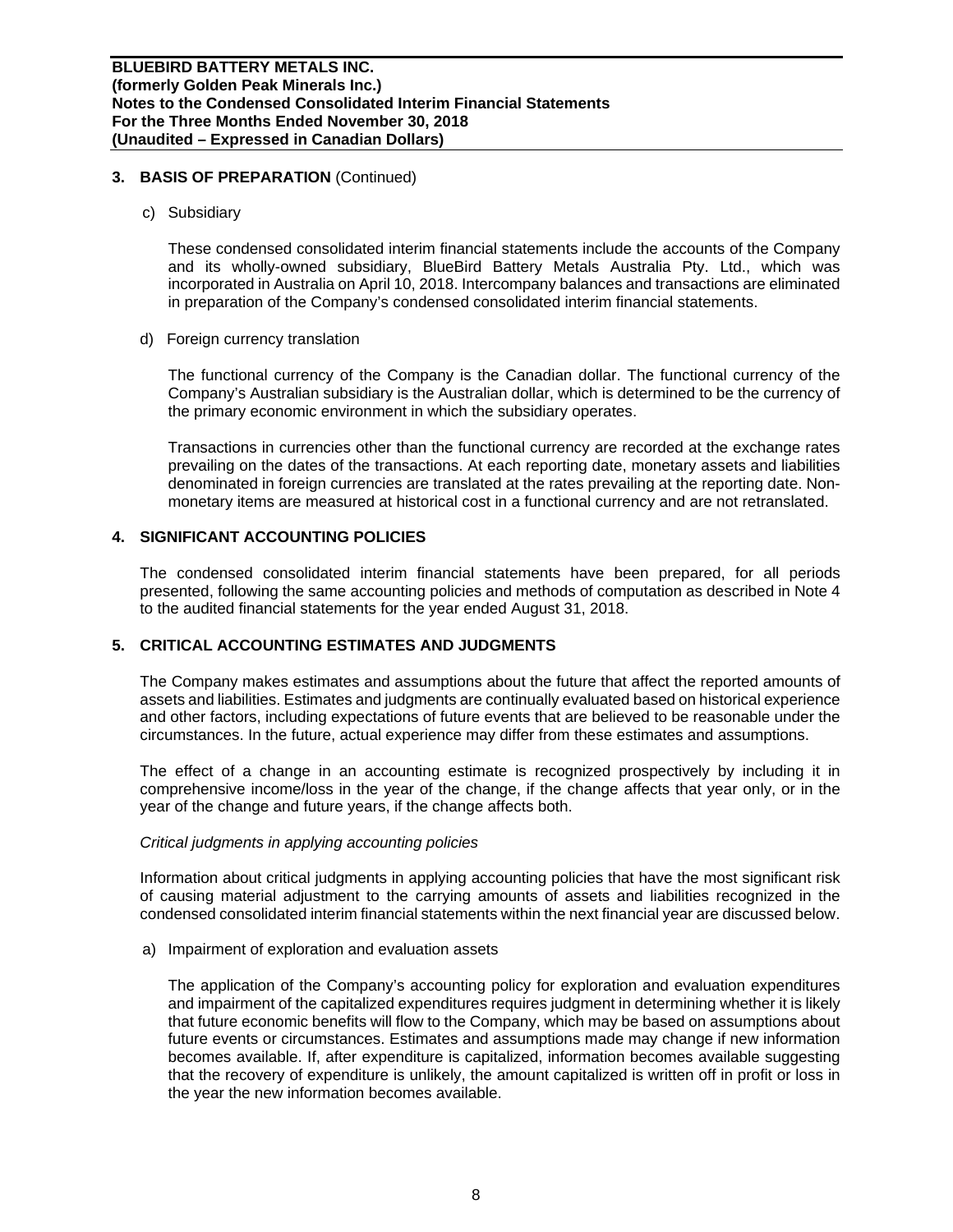## **5. CRITICAL ACCOUNTING ESTIMATES AND JUDGMENTS** (Continued)

b) Title to mineral property interests

Although the Company has taken steps to verify title to mineral properties in which it has an interest, these procedures do not guarantee the Company's title. Such properties may be subject to prior agreements or transfers and title may be affected by undetected defects.

c) Income taxes

Significant judgment is required in determining the provision for income taxes. There are many transactions and calculations undertaken during the ordinary course of business for which the ultimate tax determination is uncertain. The Company recognizes liabilities and contingencies for anticipated tax audit issues based on the Company's current understanding of the tax law. For matters where it is probable that an adjustment will be made, the Company records its best estimate of the tax liability, including the related interest and penalties in the current tax provision. Management believes they have adequately provided for the probable outcome of these matters; however, the final outcome may result in a materially different outcome than the amount included in the tax liabilities.

In addition, the Company recognizes deferred tax assets relating to tax losses carried forward to the extent that it is probable that taxable profit will be available against which a deductible temporary difference can be utilized. This is deemed to be the case when there are sufficient taxable temporary differences relating to the same taxation authority and the same taxable entity that are expected to reverse in the same year as the expected reversal of the deductible temporary difference, or in years into which a tax loss arising from the deferred tax asset can be carried back or forward. However, utilization of the tax losses also depends on the ability of the taxable entity to satisfy certain tests at the time the losses are recouped.

d) Going concern risk assessment

The Company's ability to continue its operations and to realize assets at their carrying values is dependent upon its ability to fund its existing acquisition and exploration commitments on its exploration and evaluation assets when they come due, which would cease to exist if the Company decides to terminate its commitments, and to cover its operating costs. The Company may be able to generate working capital to fund its operations by the sale of its exploration and evaluation assets or raising additional capital through equity markets. However, there is no assurance it will be able to raise funds in the future. These condensed consolidated interim financial statements do not give effect to any adjustments required to realize it assets and discharge its liabilities in other than the normal course of business and at amounts different from those reflected in the accompanying condensed consolidated interim financial statements.

## *Key sources of estimation uncertainty*

The following are key assumptions concerning the future and other key sources of estimation uncertainty that have a significant risk of resulting in material adjustments to the condensed consolidated interim financial statements.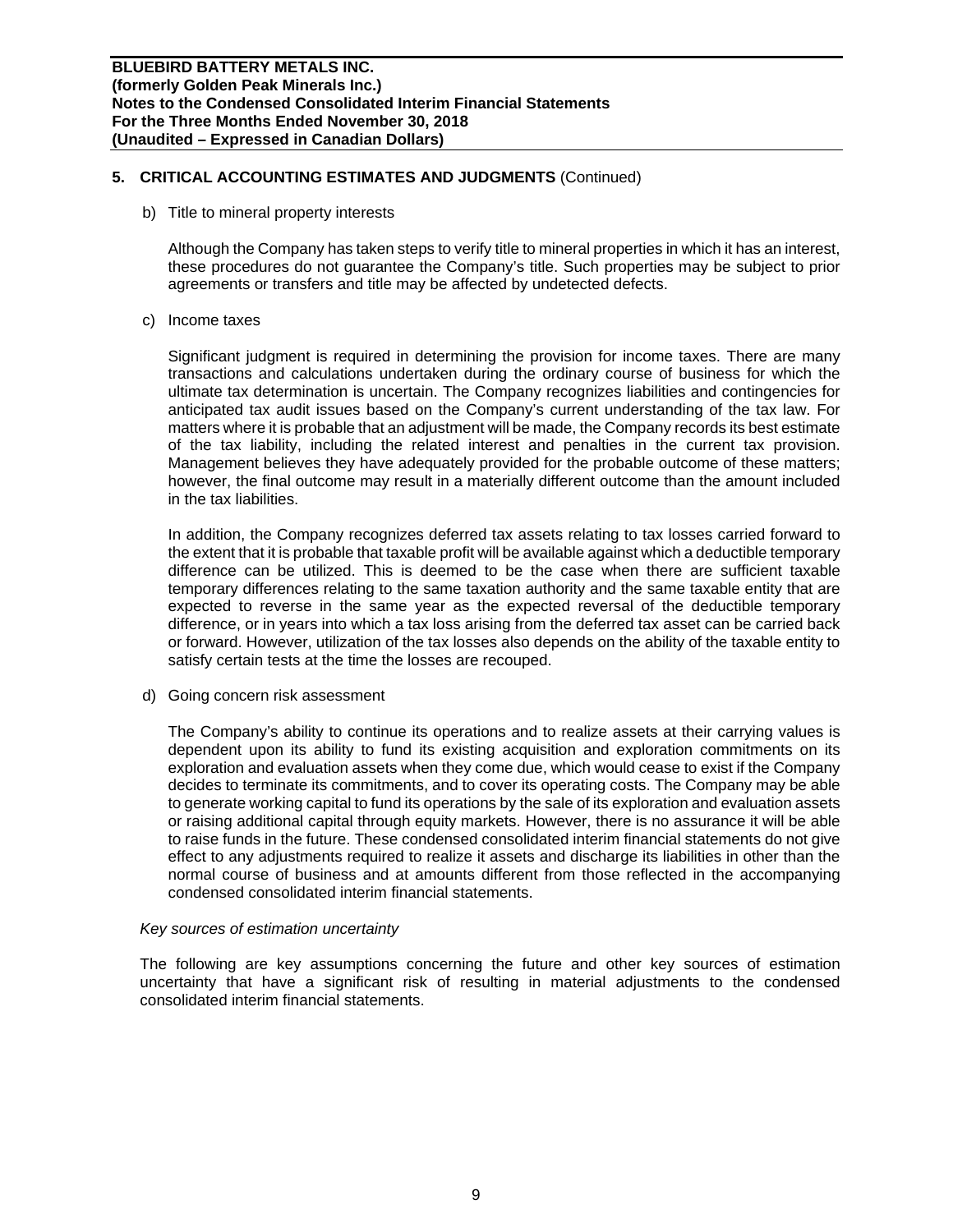## **5. CRITICAL ACCOUNTING ESTIMATES AND JUDGMENTS** (Continued)

#### a) Decommissioning liabilities

Rehabilitation provisions have been created based on the Company's internal estimates. Assumptions, based on the current economic environment, have been made that management believes are a reasonable basis upon which to estimate the future liability. These estimates take into account any material changes to the assumptions that occur when reviewed regularly by management. Estimates are reviewed annually and are based on current regulatory requirements. Significant changes in estimates of contamination, restoration standards and techniques will result in changes to provisions from year to year. Actual rehabilitation costs will ultimately depend on future market prices for the rehabilitation costs that will reflect the market condition at the time the rehabilitation costs are actually incurred.

The final cost of the currently recognized rehabilitation provisions may be higher or lower than currently provided for. As at November 30, 2018, the Company has no known rehabilitation requirements, and accordingly, no provision has been made.

b) Fair value of stock options granted

The Company uses the Black-Scholes option pricing model to value the stock options granted during the year. The Black-Scholes model was developed for use in estimating the fair value of traded options that have no vesting restrictions and are fully transferable. The model requires management to make estimates that are subjective and may not be representative of actual results. Changes in assumptions can materially affect estimates of fair values.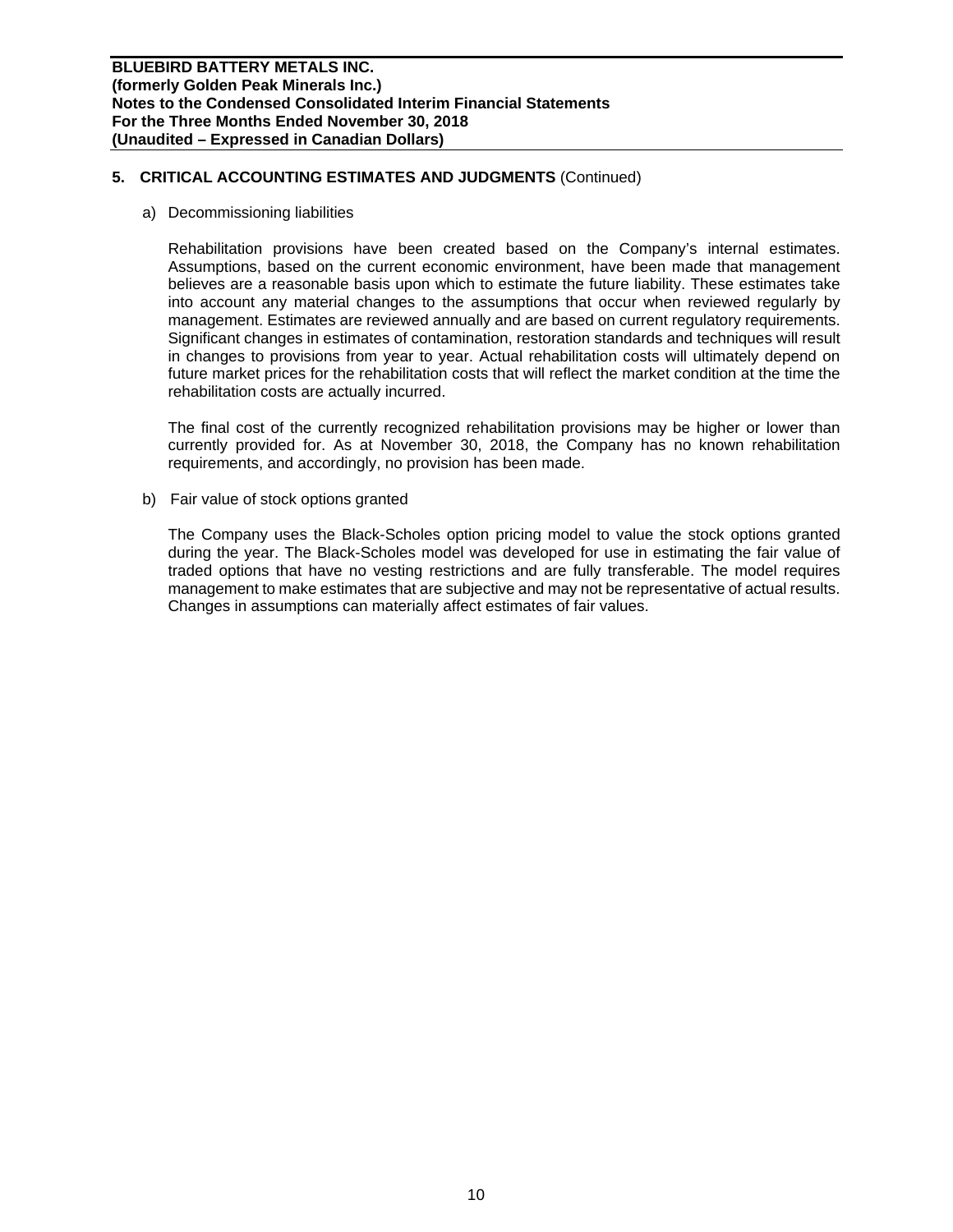**BLUEBIRD BATTERY METALS INC. (formerly Golden Peak Minerals Inc.) Notes to the Condensed Consolidated Interim Financial Statements For the Three Months Ended November 30, 2018 (Unaudited – Expressed in Canadian Dollars)** 

## **6. EXPLORATION AND EVALUATION ASSETS**

Total costs incurred on exploration and evaluation assets are summarized as follows:

|                                                |     |                  |                  | Atikwa            |    |                 |                      |    |               |
|------------------------------------------------|-----|------------------|------------------|-------------------|----|-----------------|----------------------|----|---------------|
|                                                |     | <b>Canegrass</b> | <b>Ashburton</b> | Lake/Maybrun      |    | <b>Batt</b>     | Hemlo                |    |               |
|                                                |     | <b>Property</b>  | <b>Property</b>  | <b>Properties</b> |    | <b>Property</b> | <b>Properties</b>    |    | <b>Total</b>  |
| <b>Acquisition Costs</b>                       |     |                  |                  |                   |    |                 |                      |    |               |
| Balance, August 31, 2017                       | \$  |                  | \$               | \$<br>725,953     | S  |                 | 2,290,022            |    | 3,015,975     |
| Acquisition and option payments (cash)         |     | 50,000           | 25,000           |                   |    | 25,000          |                      |    | 100,000       |
| Acquisition and option payments (shares)       |     | 945,707          |                  |                   |    | 67,500          | 883,500              |    | 1,896,707     |
| Claim costs                                    |     |                  |                  | 1,331             |    |                 | 1,016                |    | 2,347         |
| Impairment                                     |     |                  |                  | (17,000)          |    |                 | (3, 174, 538)        |    | (3, 191, 538) |
| Balance, August 31, 2018                       |     | 995,707          | 25,000           | 710,284           |    | 92,500          |                      |    | 1,823,491     |
| Acquisition and option payments (shares)       |     |                  | 514,594          |                   |    |                 |                      |    | 514,594       |
| Balance, November 30, 2018                     | \$  | 995,707          | \$<br>539,594    | \$<br>710,284     | \$ | 92,500          | \$                   |    | 2,338,085     |
| <b>Deferred Exploration Expenditures</b>       |     |                  |                  |                   |    |                 |                      |    |               |
| Balance, August 31, 2017                       | \$  |                  | \$               | \$<br>181,046     | \$ |                 | 914,383              |    | 1,095,429     |
| Camp and other                                 |     | 5,077            | 4,685            | 6,000             |    |                 | 15,100               |    | 30,862        |
| Drilling                                       |     | 90,933           |                  |                   |    |                 |                      |    | 90,933        |
| Geological                                     |     | 114,911          | 3,335            | 84,350            |    | 48,629          | 13,750               |    | 264,975       |
| Geophysics                                     |     | 63,972           |                  |                   |    |                 | 158,523              |    | 222,495       |
| Impairment                                     |     |                  |                  | (12, 628)         |    |                 | (1, 101, 756)        |    | (1,114,384)   |
| Balance, August 31, 2018                       |     | 274,893          | 8,020            | 258,768           |    | 48,629          |                      |    | 590,310       |
| Camp and other                                 |     |                  | 2,205            |                   |    |                 |                      |    | 2,205         |
| Drilling                                       |     | 244,783          |                  |                   |    |                 |                      |    | 244,783       |
| Geological                                     |     | 58,847           | 12,479           | 10,800            |    | 5,000           |                      |    | 87,126        |
| Geophysics                                     |     | 120,862          |                  |                   |    |                 |                      |    | 120,862       |
| Currency translation difference                |     | 6,976            | 265              |                   |    |                 |                      |    | 7,241         |
| Balance, November 30, 2018                     | \$  | 706,361          | \$<br>22,969     | \$<br>269,568     | \$ | 53,629          | \$                   | \$ | 1,052,527     |
| <b>Total Exploration and Evaluation Assets</b> |     |                  |                  |                   |    |                 |                      |    |               |
| Balance, August 31, 2018                       |     | 1,270,600        | \$<br>33,020     | \$<br>969,052     | \$ | 141,129         | \$<br>$\blacksquare$ |    | 2,413,801     |
| Balance, November 30, 2018                     | \$. | 1,702,068        | \$<br>562,563    | \$<br>979,852     | \$ | 146,129         | \$<br>$\blacksquare$ | S  | 3,390,612     |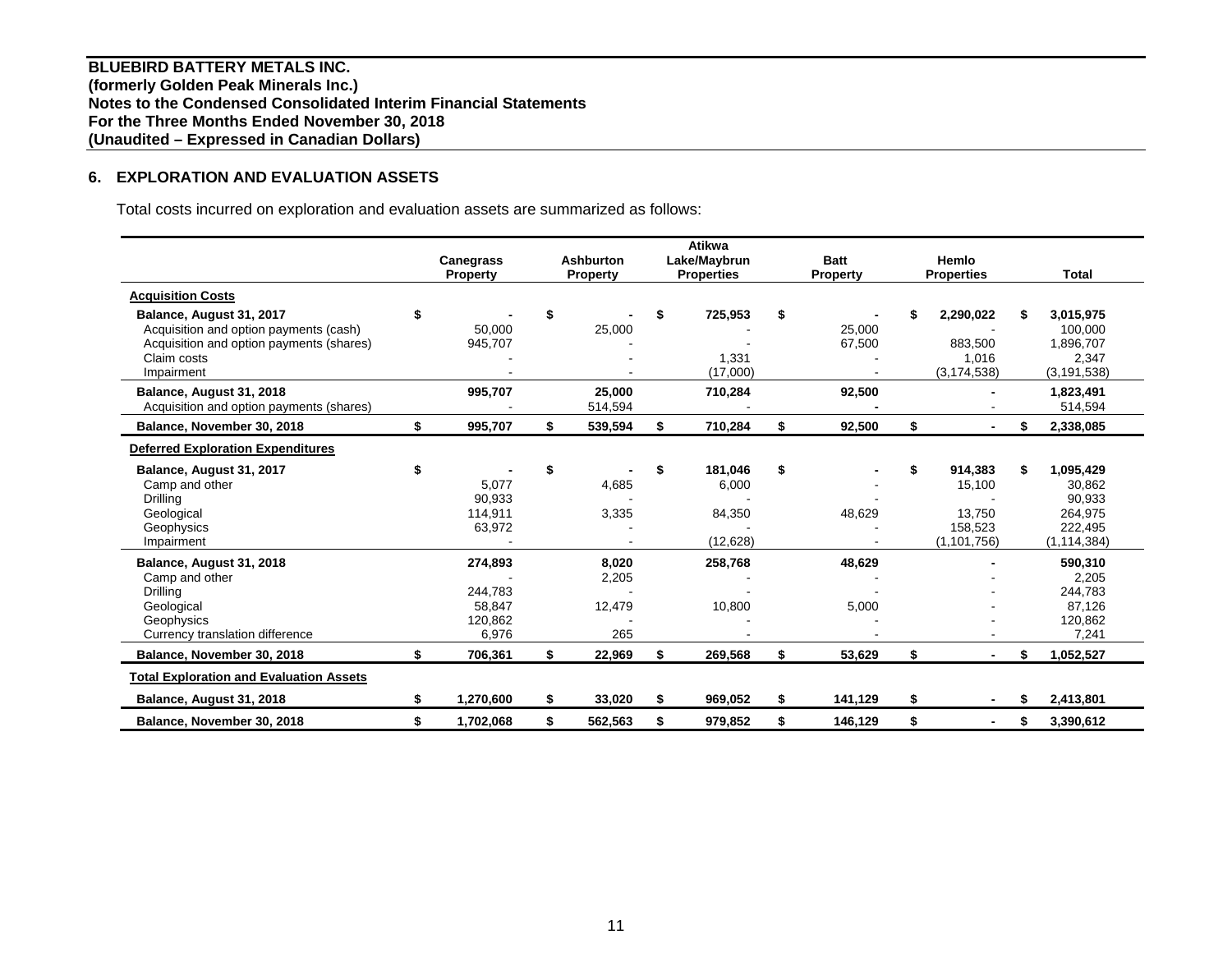a) Canegrass Property

On March 15, 2018, the Company entered into an option agreement with Trafalgar Resources Pty. Ltd. ("Trafalgar") to acquire a 100% interest in the Canegrass Property, located in the Mount Magnet region of Western Australia.

In consideration, the Company must make payments as follows:

- Cash payment of \$25,000 (paid) and issuance of 3,000,000 common shares of the Company (issued and valued at \$870,000) upon approval by the TSX-V (approval received on March 21, 2018);
- Issuance of an additional 1,875,000 common shares of the Company on or before March 21, 2019; and
- Issuance of an additional 1,875,000 common shares of the Company on or before March 21, 2020.

The Company must also incur exploration expenditures as follows:

- **\$500,000 on or before March 21, 2019;**
- An additional \$1,000,000 on or before March 21, 2020; and
- An additional \$1,500,000 on or before March 21, 2021.

A finder's fee of 261,058 shares (issued and valued at \$75,707) was paid in relation to the agreement. Subject to further TSX-V approval, a discovery bonus of 1,500,000 common shares of the Company will be issued in the event of discovery of a copper/cobalt equivalent resource of 250,000 ounces or greater on the Canegrass Property.

The Company also paid a \$25,000 letter of intent ("LOI") fee to Trafalgar during the year ended August 31, 2018.

b) Ashburton Project

On August 8, 2018, the Company entered into an agreement to acquire a 100% interest in the Ashburton project, located in Western Australia.

In consideration, the Company must make payments as follows:

- Issuing common shares of the Company upon completion with a volume weighted average price ("VWAP") over a 30-day period of \$750,000 (issued and valued at \$514,594 based on the trading price at the date of issuance); and
- Issuing common shares of the Company with a VWAP over a 30-day period of \$750,000 on the first anniversary of the completion date.

The Company also paid a \$25,000 LOI fee to the vendor during the year ended August 31, 2018.

c) Atikwa Lake / Maybrun Properties

On February 4, 2016, the Company entered into an agreement to acquire a 100% undivided interest in 20 mineral claims located in Ontario. As consideration, the Company issued 75,000 common shares of the Company at a value of \$60,000.

In March 2017, an additional five claims were acquired for \$6,480.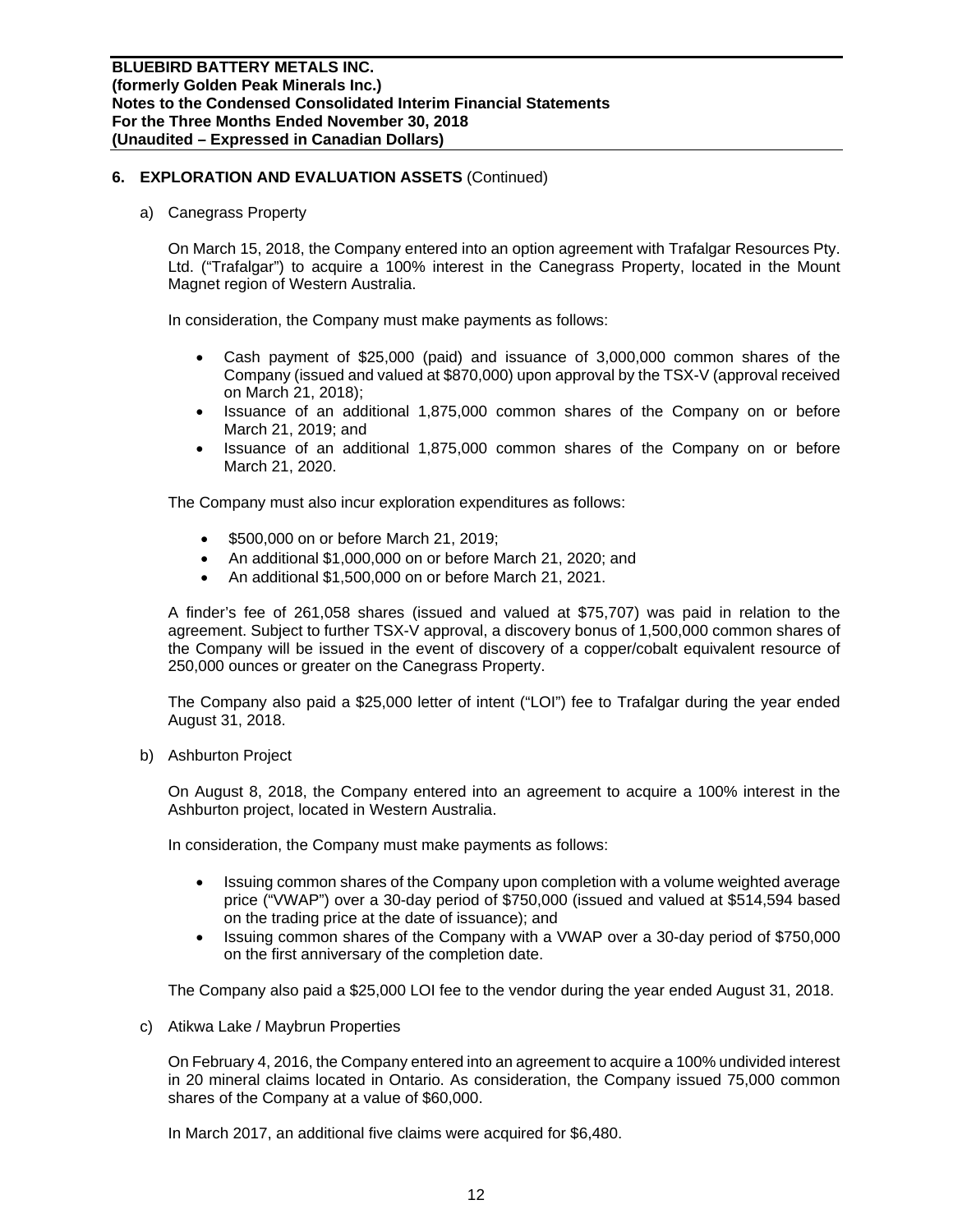c) Atikwa Lake / Maybrun Properties (continued)

On April 7, 2017, the Company entered into an agreement to acquire a 100% interest in the Maybrun Property located in Ontario. As consideration, the Company issued 1,200,000 common shares at a value of \$600,000 and paid \$40,000 in cash.

The vendors retained a 2% net smelter return royalty ("NSR") on the property. The Company had the option to purchase 1% of the 2% NSR (one-half) at a price of \$1,000,000.

On June 19, 2017, the Company entered into an option agreement to acquire additional claims on the Atikwa Lake Property. Under the terms of the option agreement, the Company could earn a 100% interest by making payments as follows:

- Issuing 25,000 common shares of the Company (issued) and making a cash payment of \$10,000 (paid) upon approval by the TSX-V;
- Issuing 25,000 common shares of the Company and making a cash payment of \$25,000 by June 23, 2018;
- Issuing 50,000 common shares of the Company and making a cash payment of \$35,000 by June 23, 2019; and
- Issuing 85,000 common shares of the Company and making a cash payment of \$60,000 by June 23, 2020.

The Company was also required to incur exploration expenditures on the additional claims as follows:

- **\$50,000 on or before June 19, 2018;**
- An additional \$75,000 on or before June 19, 2019; and
- An additional \$150,000 on or before June 19, 2020.

The vendors retained a 2% NSR on the property. The Company had the option to purchase 1% of the 2% NSR (one-half) at a price of \$1,000,000.

On April 6, 2018, the Company provided termination notice to the vendors of the June 19, 2017 option agreement. The Company recorded an impairment of \$29,628 as a result of the termination.

d) Batt Property

On March 26, 2018, the Company entered into an option agreement with Strategic Metals Ltd. ("Strategic") to acquire an 80% interest in the Batt Property, located in Yukon Territory.

In consideration, the Company paid cash of \$25,000 and issued 250,000 common shares of the Company valued at \$67,500.

The Company must also incur exploration expenditures as follows:

- \$50,000 on or before March 31, 2019 (incurred);
- An additional \$150,000 on or before March 31, 2020; and
- An additional \$300,000 on or before March 31, 2021.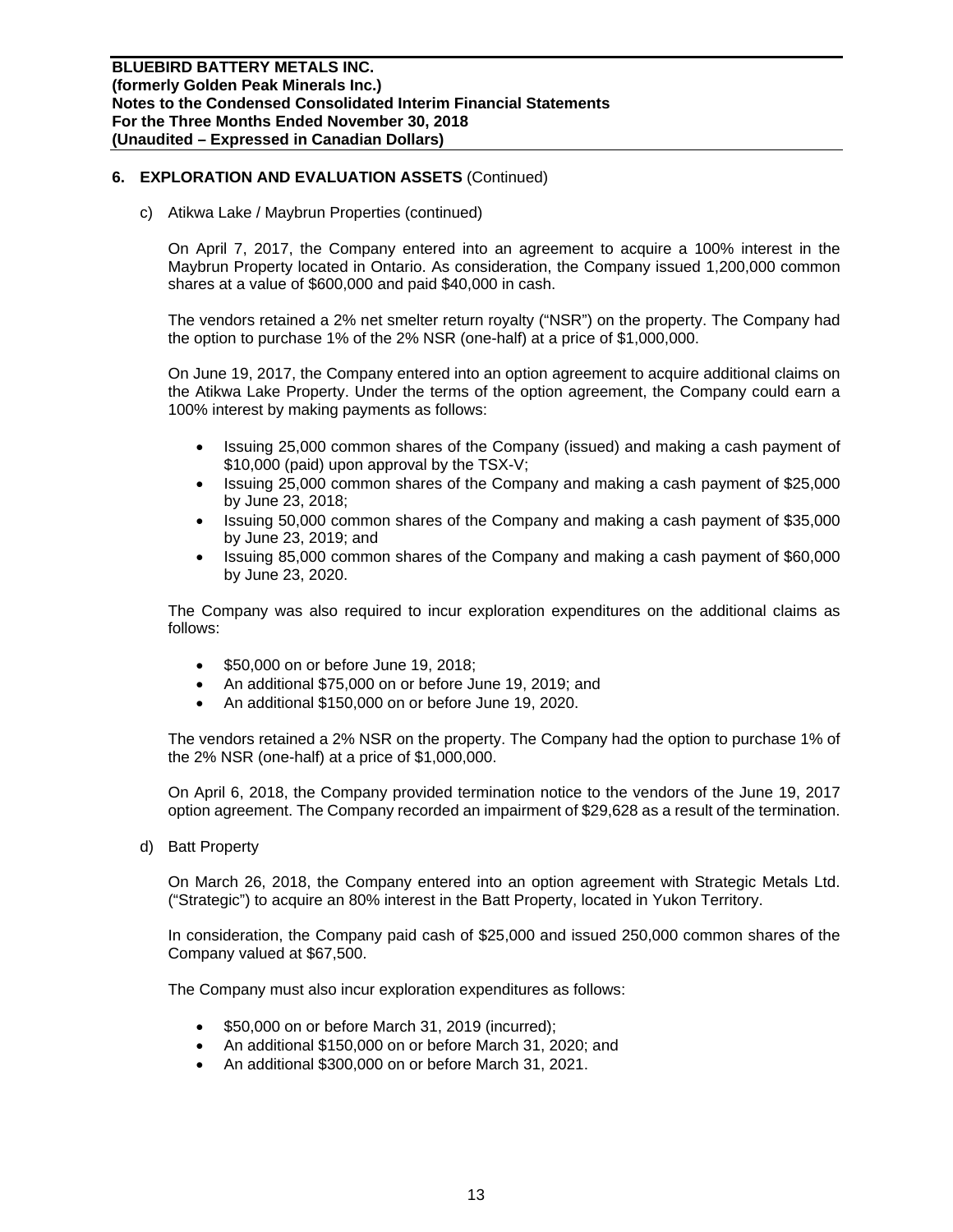d) Batt Property (continued)

Strategic retains a 1% NSR on the property. In the case the option agreement terms are met, a joint venture ("JV") will be formed between the Company and Strategic. Should Strategic's JV participation drop below 10%, the NSR will increase to 2%. At that time, the Company may repurchase 1% (one-half) of the NSR for \$1,000,000, subject to further TSX-V approval.

e) Hemlo Properties

#### *Heikki Property*

On October 28, 2016, and as amended November 17, 2017, the Company entered into four option agreements to acquire the Esa, Kulta, Seija and Soturi properties, collectively, the Heikki Property, located in Ontario. Under the terms of the option agreements, the Company can earn a 100% interest by making payments as follows:

- Issuing 2,600,000 common shares of the Company (issued) and making a cash payment of \$105,000 (paid) upon approval by the TSX-V;
- Issuing 3,100,000 common shares of the Company (issued) by January 31, 2018; and
- Issuing 1,750,000 common shares of the Company by November 17, 2018.

The vendors retained a 3% NSR on each of the four properties. The Company had the option to purchase 1% of the 3% NSR (one-third) at a price of \$500,000.

On April 6, 2018, the Company provided termination notice to the vendors of the Heikki Property. The Company issued 3,100,000 common shares of the Company valued at \$883,500 in relation to the January 31, 2018 payment. The Company recorded an impairment of \$2,997,499 as a result of the termination.

## *Hemlo East*

On January 27, 2017, the Company entered into an option agreement to acquire the Hemlo East Property, located in Ontario. Under the terms of the option agreement, the Company could earn a 100% interest by making payments as follows:

- Issuing 750,000 common shares of the Company (issued and valued at \$352,500) and making a cash payment of \$100,000 (paid) upon approval by the TSX-V;
- Issuing 500,000 common shares of the Company and making a cash payment of \$100,000 by February 8, 2018;
- Issuing 500,000 common shares of the Company and making a cash payment of \$100,000 by February 8, 2019; and
- Issuing 500,000 common shares of the Company and making a cash payment of \$40,000 by February 8, 2020.

The Company was also required to incur exploration expenditures on the property as follows:

- \$600,000 on or before January 27, 2018;
- An additional \$600,000 on or before January 27, 2019; and
- An additional \$600,000 on or before January 27, 2020.

The vendor retained a 2.5% NSR on the property. The Company had the option to purchase 0.5% of the 2.5% NSR (one-fifth) at a price of US \$1,000,000.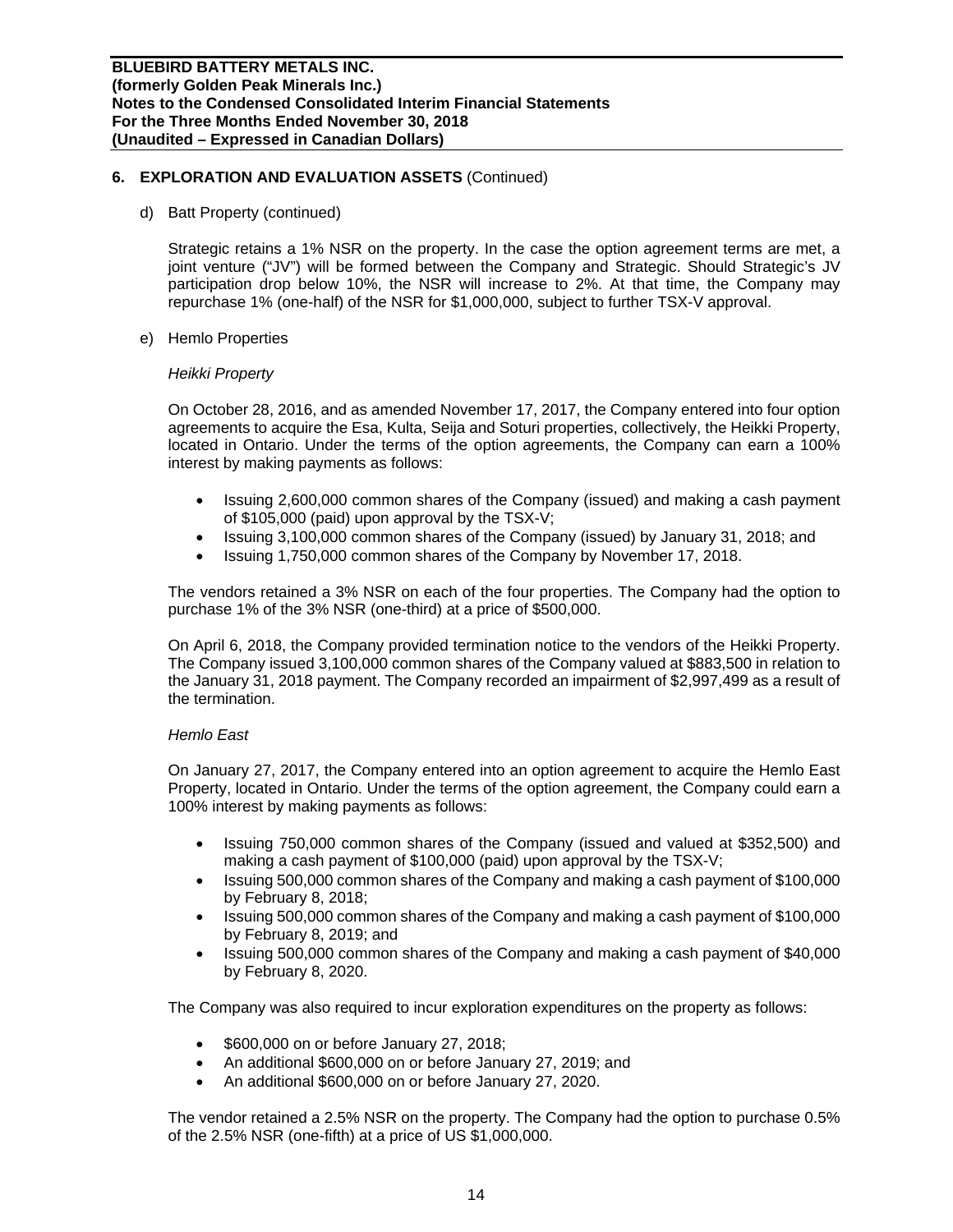e) Hemlo Properties (continued)

On January 31, 2018, the Company provided termination notice to the vendor of the Hemlo East Property. The Company recorded an impairment of \$591,195 as a result of the termination.

#### *Hemlo East Extension and Hemlo West*

On May 31, 2017, and as amended December 18, 2017 and January 31, 2018, the Company entered into two agreements to acquire additional claims in the Hemlo area. Under the terms of the agreements, the Company could earn a 100% interest by making payments as follows:

- Issuing 2,200,000 common shares of the Company upon approval by the TSX-V (issued and valued at \$682,000); and
- Issuing 1,000,000 common shares of the Company and making a cash payment of \$500,000 by March 2, 2018.

The vendors retained a 2% NSR on each property. The Company had the option to purchase 1% of each 2% NSR (one-half) at a price of \$1,000,000 each.

On April 6, 2018, the Company provided termination notice to the vendors of the Hemlo East Extension Property and Hemlo West Property. The Company recorded an impairment of \$687,600 as a result of the terminations.

## **7. RELATED PARTY BALANCES AND TRANSACTIONS**

These amounts of key management compensation are included in exploration and evaluation assets and the amounts shown on the condensed consolidated interim statements of comprehensive loss:

|                 | Three months<br>ended<br>November 30,<br>2018 |    | Three months<br>ended<br>November 30,<br>2017 |  |
|-----------------|-----------------------------------------------|----|-----------------------------------------------|--|
| Consulting fees | \$<br>4,688                                   | \$ |                                               |  |
| Geological      | \$<br>8,250                                   | \$ | 43,750                                        |  |
| Management fees | \$<br>97,500                                  | \$ | 15,000                                        |  |

Key management includes directors and officers of the Company, including the Chief Executive Officer, President and Chief Financial Officer.

During the three months ended November 30, 2018, the Company paid:

- \$9,000 (2017 \$9,000) in rent to a company with common officers;
- \$27,000 (2017 \$nil) in consulting fees to a private company controlled by an officer; and
- \$9,000 (2017 \$nil) in office expenses to a private company controlled by an officer.

As at November 30, 2018, included in accounts payable and accrued liabilities is \$40,125 (August 31, 2018 - \$31,465) due to directors and officers of the Company.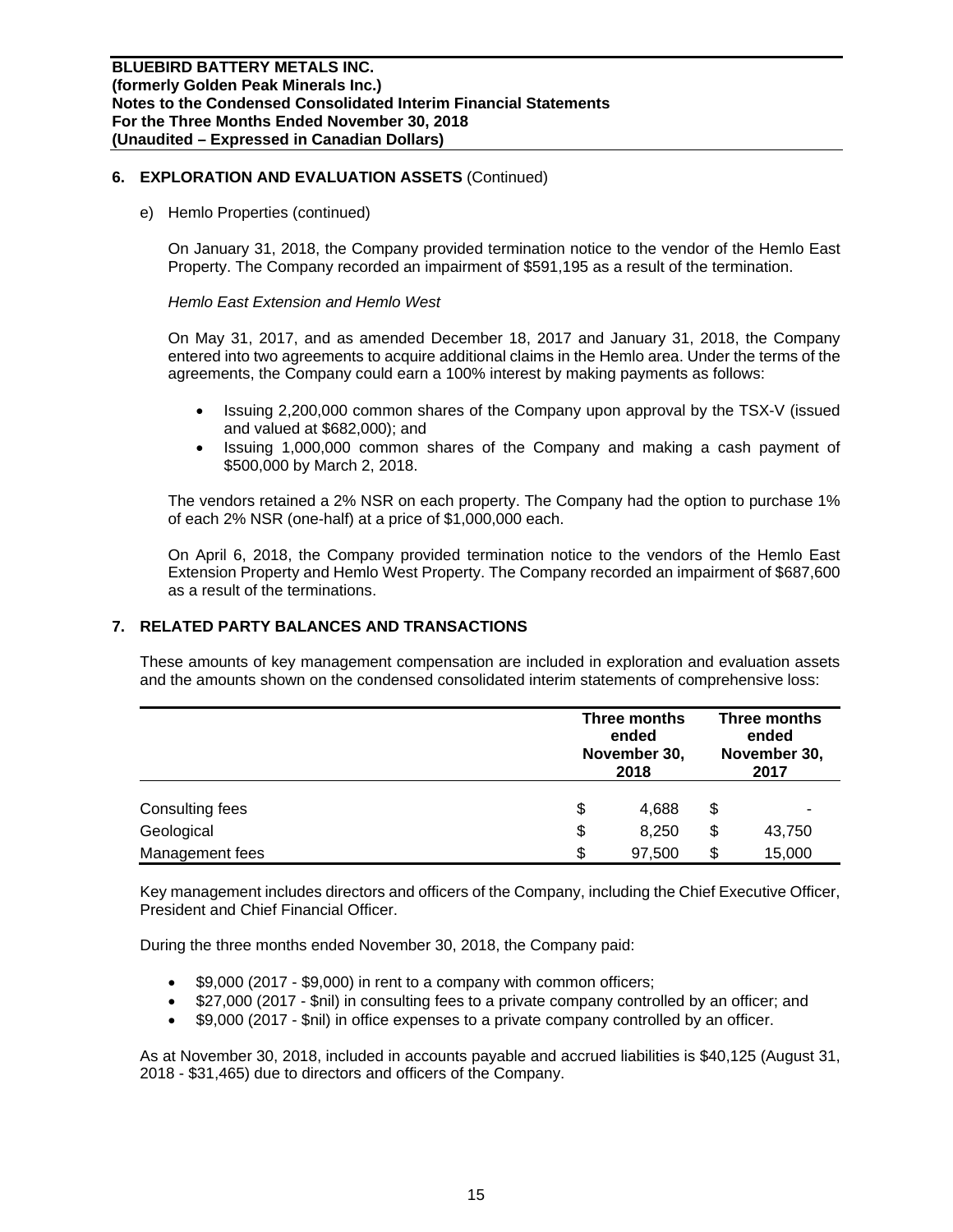## **8. SHARE CAPITAL**

a) Authorized

The Company is authorized to issue an unlimited number of common shares without par value.

b) Issued and outstanding

*During the three months ended November 30, 2018* 

- On October 9, 2018, the Company issued 1,633,631 common shares valued at \$514,594 for the acquisition of the Ashburton Property (Note 6(b)).
- During the three months ended November 30, 2018, the Company received \$420,767 pursuant to the exercise of 2,403,833 warrants and \$40,000 on the exercise of 200,000 stock options. The Company transferred \$29,296, the previously recorded fair value of the stock options, from contributed surplus to share capital upon exercise of the stock options.

## *During the year ended August 31, 2018*

 On February 23, 2018, the Company completed a non-brokered private placement for gross proceeds of \$1,697,346. The Company issued 14,144,546 units at a price of \$0.12 per unit. Each unit consisted of one common share of the Company and one share purchase warrant. Each warrant entitles the holder to acquire one common share of the Company at an exercise price of \$0.15 for a period of two years.

The Company incurred finder's fees of \$83,914 and other share issue costs of \$9,237. The Company also issued 399,285 finder's warrants valued at \$51,986 (Note 8(c)) and entitling the holder to acquire one non-flow-through common share of the Company at an exercise price of \$0.15 for a period of two years.

- On March 22, 2018, the Company issued 3,261,058 common shares valued at \$945,707 for the acquisition of the Canegrass Property, which included a 261,058-share issuance for a finder's fee (Note 6(a)).
- On April 9, 2018, the Company issued 250,000 common shares valued at \$67,500 for the acquisition of the Batt Property (Note 6(d)).
- On May 14, 2018, the Company issued 3,100,000 common shares valued at \$883,500 for the acquisition of the Heikki Property (Note 6(e)).
- During the year ended August 31, 2018, the Company received \$688,215 pursuant to the exercise of 3,890,992 warrants.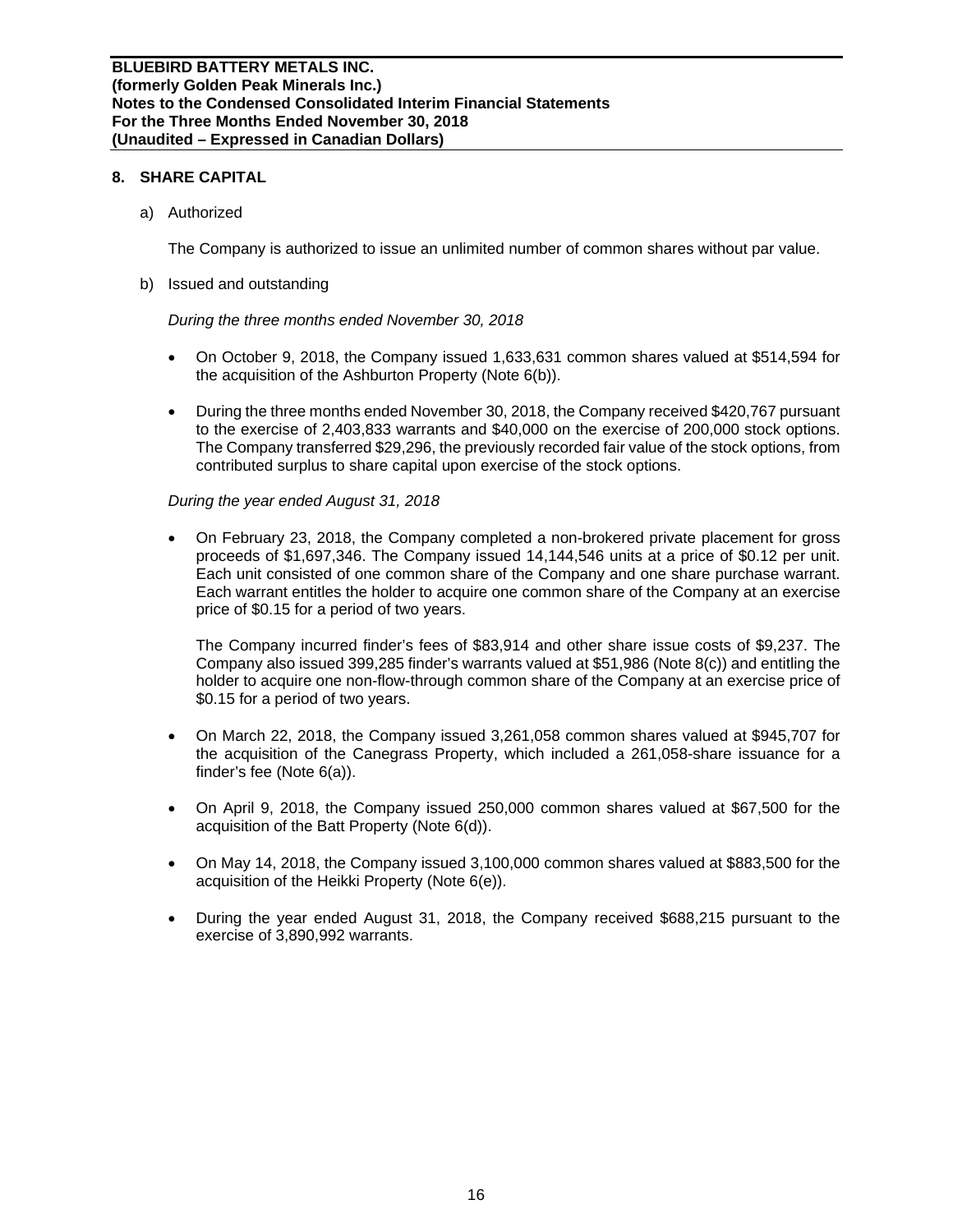## **8. SHARE CAPITAL** (Continued)

## c) Warrants

Warrant transactions and the number of warrants outstanding for the three months ended November 30, 2018 and year ended August 31, 2018 are summarized as follows:

|                                  |                       | <b>November 30, 2018</b>                     | <b>August 31, 2018</b> |                                              |  |
|----------------------------------|-----------------------|----------------------------------------------|------------------------|----------------------------------------------|--|
|                                  | Number of<br>Warrants | Weighted<br>Average<br><b>Exercise Price</b> | Number of<br>Warrants  | Weighted<br>Average<br><b>Exercise Price</b> |  |
| Outstanding, beginning of period | 14,841,405            | \$0.17                                       | 4,188,566              | \$0.23                                       |  |
| Issued                           |                       | ۰                                            | 14,543,831             | \$ 0.15                                      |  |
| Exercised                        | (2,403,833)           | \$0.18                                       | (3,890,992)            | \$0.18                                       |  |
| Expired                          | (371,500)             | \$0.20                                       | -                      | ۰                                            |  |
| Outstanding, end of period       | 12,066,072            | \$0.16                                       | 14,841,405             | \$0.17                                       |  |

The following warrants were outstanding and exercisable at November 30, 2018:

|                    | <b>Weighted Average</b><br><b>Remaining Contractual</b> |                       |            |
|--------------------|---------------------------------------------------------|-----------------------|------------|
| <b>Expiry Date</b> | Life in Years                                           | <b>Exercise Price</b> | Warrants   |
| December 20, 2018* | 0.05                                                    | \$0.50                | 332,300    |
| December 24, 2018* | 0.07                                                    | \$0.70                | 12,571     |
| February 23, 2020  | 1.23                                                    | \$0.15                | 11,544,164 |
| October 26, 2020   | 1.91                                                    | \$0.36                | 177,037    |
|                    | 1 21                                                    |                       | 12,066,072 |

\*expired unexercised subsequent to November 30, 2018

The Company applies the fair value method using the Black-Scholes option pricing model in accounting for its finder's warrants granted. The fair value of each finder's warrant grant was calculated using the following weighted average assumptions:

|                                        | <b>November 30, 2018</b> | <b>August 31, 2018</b> |
|----------------------------------------|--------------------------|------------------------|
| Expected life (years)                  | N/A                      | 2.00                   |
| Risk-free interest rate                | N/A                      | 1.78%                  |
| Expected annualized volatility         | N/A                      | 104%                   |
| Dividend yield                         | N/A                      | N/A                    |
| Stock price at grant date              | N/A                      | \$0.21                 |
| Exercise price                         | N/A                      | \$0.15                 |
| Weighted average grant date fair value | N/A                      | \$0.13                 |

Option pricing models require the input of highly subjective assumptions regarding volatility. The Company has used historical volatility to estimate the volatility of the share price.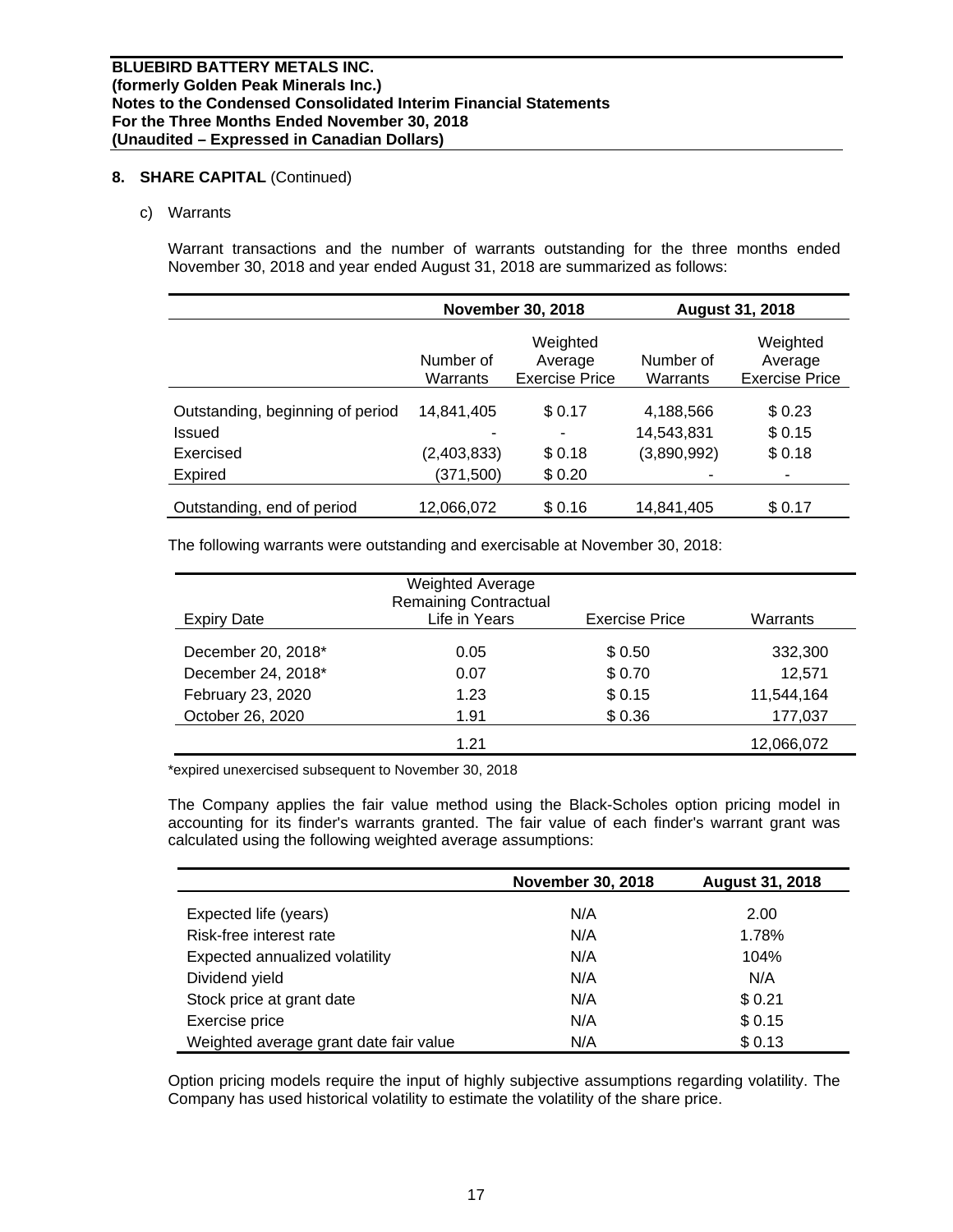## **8. SHARE CAPITAL** (Continued)

## d) Stock options

The Company adopted a Stock Option Plan (the "Plan") to grant incentive stock options to directors, officers, employees and consultants. Under the Plan, the aggregate number of common shares that may be subject to option at any one time may not exceed 10% of the issued common shares of the Company as of that date, including options granted prior to the adoption of the Plan. Options granted may not exceed a term of 10 years, and the term will be reduced to one year following the date of death of the optionee. All options vest when granted unless they are otherwise specified by the Board of Directors or if they are granted for investor relations activities. Options granted for investor relations activities vest over a 12-month period with no more than 25% of the options vesting in any three-month period.

The following is a summary of option transactions under the Company's Plan for the three months ended November 30, 2018 and year ended August 31, 2018:

|                                  | <b>November 30, 2018</b> |          | <b>August 31, 2018</b> |          |  |
|----------------------------------|--------------------------|----------|------------------------|----------|--|
|                                  |                          | Weighted |                        | Weighted |  |
|                                  |                          | Average  |                        | Average  |  |
|                                  | Number of                | Exercise | Number of              | Exercise |  |
|                                  | Options                  | Price    | Options                | Price    |  |
| Outstanding, beginning of period | 3,300,000                | \$0.30   | 1,389,000              | \$0.42   |  |
| Expired                          | (1,075,000)              | \$0.29   | (289,000)              | \$0.29   |  |
| Exercised                        | (200,000)                | \$0.20   |                        |          |  |
| Granted                          | 300,000                  | \$0.25   | 2,200,000              | \$0.24   |  |
| Outstanding, end of period       | 2,325,000                | \$0.30   | 3,300,000              | \$0.30   |  |

The following options were outstanding and exercisable at November 30, 2018:

| <b>Expiry Date</b> | Weighted<br>Average<br>Remaining<br><b>Contractual Life</b><br>in Years | <b>Exercise Price</b> | Outstanding | Exercisable |
|--------------------|-------------------------------------------------------------------------|-----------------------|-------------|-------------|
|                    |                                                                         |                       |             |             |
| April 11, 2020     | 1.36                                                                    | \$0.40                | 1,025,000   | 1,025,000   |
| November 1, 2020   | 1.92                                                                    | \$0.25                | 300,000     | 300,000     |
| March 8, 2021      | 2.27                                                                    | \$0.20                | 800,000     | 800,000     |
| March 28, 2021     | 2.33                                                                    | \$0.285               | 200,000     | 200,000     |
|                    | 1.83                                                                    |                       | 2,325,000   | 2,325,000   |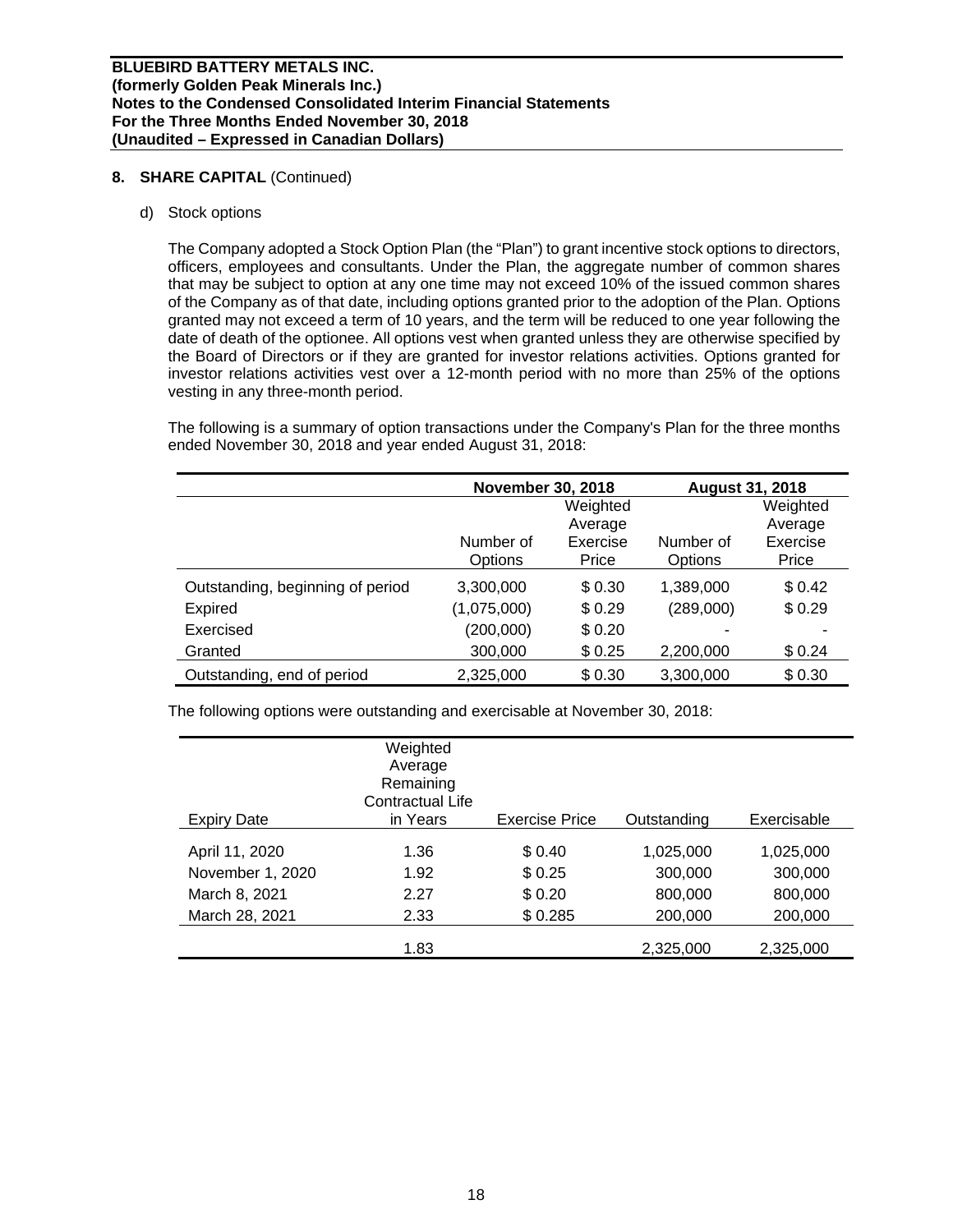## **8. SHARE CAPITAL** (Continued)

d) Stock options (continued)

The Company applies the fair value method using the Black-Scholes option pricing model in accounting for its stock options granted. The fair value of each stock option grant was calculated using the following weighted average assumptions:

|                                        | <b>November 30, 2018</b> | <b>August 31, 2018</b> |
|----------------------------------------|--------------------------|------------------------|
| Expected life (years)                  | 2.00                     | 3.00                   |
| Risk-free interest rate                | 2.32%                    | 1.92%                  |
| Expected annualized volatility         | 103%                     | 133%                   |
| Dividend yield                         | N/A                      | N/A                    |
| Stock price at grant date              | \$0.27                   | \$0.23                 |
| Exercise price                         | \$0.25                   | \$0.24                 |
| Weighted average grant date fair value | \$0.15                   | \$0.18                 |

Option pricing models require the input of highly subjective assumptions regarding volatility. The Company has used historical volatility to estimate the volatility of the share price.

## **9. FINANCIAL INSTRUMENTS**

The Company's financial instruments include cash and accounts payable. Cash is classified as FVTPL. Accounts payable are classified as amortized cost. The carrying values of these instruments approximate their fair values due to the relatively short periods to maturity of these instruments.

The following table sets forth the Company's financial assets measured at fair value by level within the fair value hierarchy as follows:

| <b>November 30, 2018</b> | Level 1 | Level <sub>2</sub> | Level 3             | Total        |  |
|--------------------------|---------|--------------------|---------------------|--------------|--|
| Cash                     | 115,428 | S<br>٠             | S<br>$\blacksquare$ | 115,428<br>S |  |
|                          |         |                    |                     |              |  |
| <b>August 31, 2018</b>   | Level 1 | <b>Level 2</b>     | Level 3             | Total        |  |
|                          |         |                    |                     |              |  |
| Cash                     | 260,836 | \$<br>۰            | \$<br>۰             | 260,836      |  |

## *Financial risk management objectives and policies*

The risks associated with these financial instruments and the policies on how to mitigate these risks are set out below. Management manages and monitors these exposures to ensure appropriate measures are implemented in a timely and effective manner.

a) Credit risk

Credit risk is the risk of an unexpected loss if a customer or third party to a financial instrument fails to meet its contractual obligations. The financial instrument that potentially subjects the Company to concentrations of credit risk consists principally of cash. To minimize the credit risk on cash, the Company places the instrument with a major Canadian financial institution.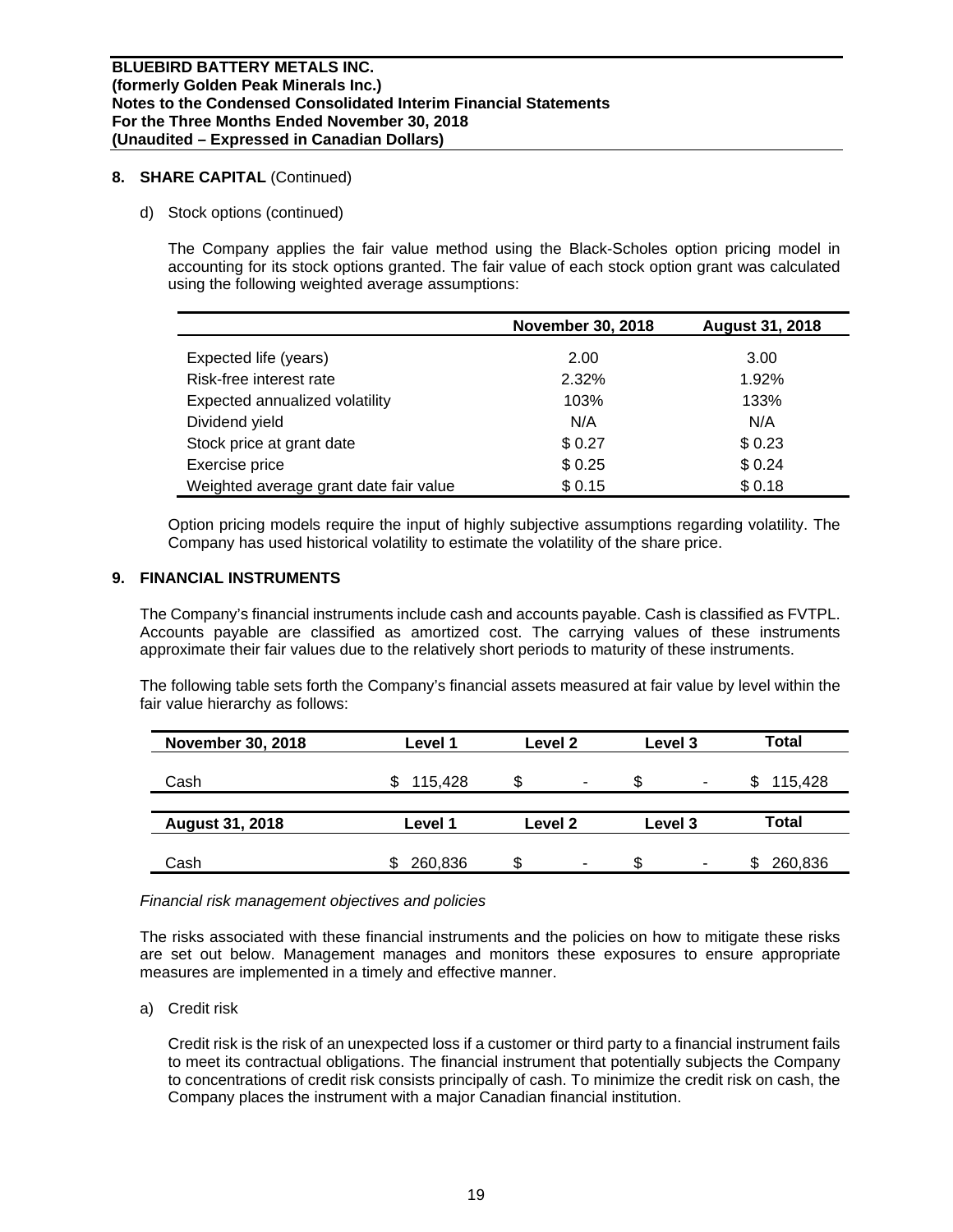## **9. FINANCIAL INSTRUMENTS** (Continued)

b) Liquidity risk

The Company manages liquidity risk by maintaining a balance between continuity of funding and flexibility through the use of borrowings. Management closely monitors the liquidity position and expects to have adequate sources of funding to finance the Company's projects and operations. As at November 30, 2018, the Company had cash of \$115,428 (August 31, 2018 - \$260,836) to settle accounts payable and accrued liabilities of \$574,586 (August 31, 2018 - \$419,643), which fall due for payment within 30 days of November 30, 2018. All of the liabilities presented as accounts payable are due within 30 days of the reporting date.

c) Market risk

Market risk is the risk that changes in market prices, such as foreign exchange rates and interest rates, will affect the Company's income or the value of its holdings of financial instruments. The objective of market risk management is to manage and control market risk exposures within acceptable parameters, while optimizing the return on capital.

- *i) Currency risk* Currency risk is the risk that the fair value or future cash flows will fluctuate as a result of changes in foreign exchange rates. The Company has operations in Canada and Australia and incurs operating and exploration expenditures in both currencies. The fluctuation of the Canadian dollar in relation to the Australian dollar will have an impact upon the results of the Company. A fluctuation in the exchanges rates between the Canadian and Australian dollars of 10% would result in a change to the Company's cash of \$6,000 and accounts payable and accrued liabilities of \$36,000. The Company does not use any techniques to mitigate currency risk.
- *ii) Interest rate risk* The Company is exposed to interest rate risk on the variable rate of interest earned on bank deposits. The fair value interest rate risk on bank deposits is insignificant as the deposits are short-term. The Company has not entered into any derivative instruments to manage interest rate fluctuations. The Company has no interest-bearing financial liabilities.
- *iii) Other price risk* Other price risk is the risk that the fair value or future cash flows of a financial instrument will fluctuate due to changes in market prices, other than those arising from interest rate risk. The Company does not have significant exposure to this risk.

## **10. MANAGEMENT OF CAPITAL**

The Company considers its capital to be comprised of shareholders' equity.

The Company manages the capital structure and makes adjustments to it in light of changes in economic conditions and the risk characteristics of the underlying assets. To maintain or adjust the capital structure, the Company may attempt to issue new shares. Although the Company has been successful at raising funds in the past through the issuance of share capital, it is uncertain whether it will continue this method of financing due to the current difficult market conditions.

In order to facilitate the management of its capital requirements, the Company prepares expenditure budgets that are updated as necessary depending on various factors, including successful capital deployment and general industry conditions.

Management reviews the capital structure on a regular basis to ensure that the above objectives are met. There have been no changes to the Company's approach to capital management during the three months ended November 30, 2018 or year ended August 31, 2018. The Company is not subject to externally imposed capital requirements.